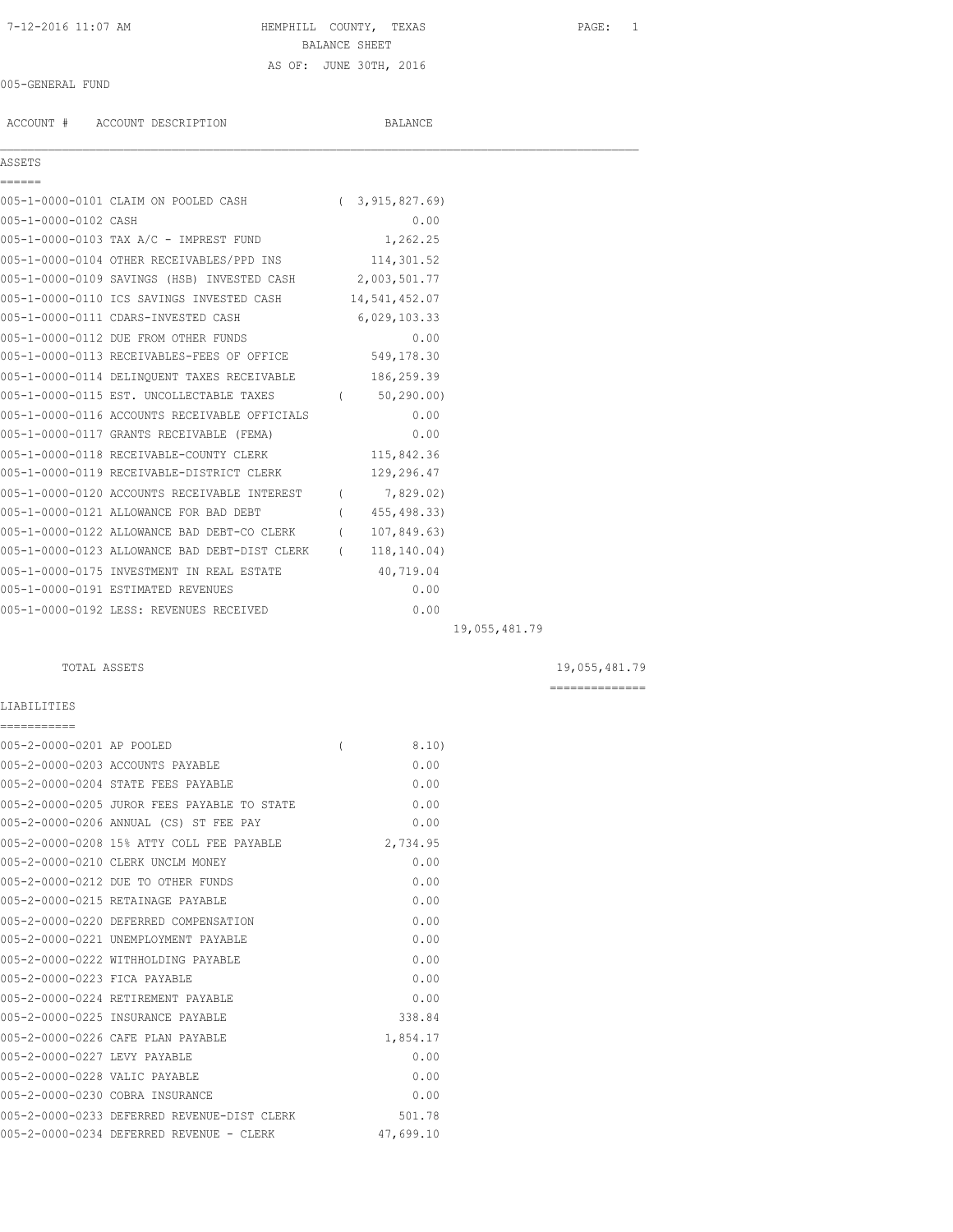#### 7-12-2016 11:07 AM HEMPHILL COUNTY, TEXAS PAGE: 2

BALANCE SHEET

### AS OF: JUNE 30TH, 2016

# 005-GENERAL FUND

|                                | ACCOUNT # ACCOUNT DESCRIPTION                                                  | BALANCE       |  |
|--------------------------------|--------------------------------------------------------------------------------|---------------|--|
|                                | 005-2-0000-0236 DEFERRED REVENUE - JP                                          | 18,919.00     |  |
|                                | 005-2-0000-0238 DEFERRED TAX REVENUE                                           | 122,249.00    |  |
|                                | 005-2-0000-0261 SALES TAX REPORT                                               | 2.28          |  |
| 005-2-0000-0281 APPROPRIATIONS |                                                                                | 0.00          |  |
|                                | 005-2-0000-0282 LESS: EXPENDITURES                                             | 0.00          |  |
|                                | 005-2-0000-0283 LESS: ENCUMBRANCES                                             | 0.00          |  |
|                                | 005-2-0000-0290 PRIOR YR A/PAYABLE                                             | 0.00          |  |
|                                | 005-2-0000-0301 1-CCC COURT COSTS COLLECTED                                    | 4,899.89      |  |
|                                | 005-2-0000-0306 6-BAIL BOND FEE                                                | 216.00        |  |
|                                | 005-2-0000-0307 7-DNA CONVICTIONS                                              | 0.00          |  |
|                                | 005-2-0000-0308 8-DNA CS COMM. SUPERVISION                                     | 0.00          |  |
|                                | 005-2-0000-0309 9-DNA JV TESTING FEE JV                                        | 0.00          |  |
|                                | 005-2-0000-0310 10-EMS TRAMA FUND                                              | 171.73        |  |
|                                | 005-2-0000-0311 11-JPD-JUV PRO DIVERSION FEE                                   | 0.00          |  |
|                                | 005-2-0000-0312 12-JRF-JURY REIMBURSEMENT FEE 354.38                           |               |  |
|                                | 005-2-0000-0313 13-TDF INDIGENT DEFENSE FEE                                    | 326.57        |  |
|                                | 005-2-0000-0314 14-MVF MOVING VIOLATION FEE                                    | 46.89         |  |
|                                | 005-2-0000-0315 15-STF STATE TRAFFIC FINE                                      | 1,209.45      |  |
|                                | 005-2-0000-0316 16-POF PEACE OFFICER FEES                                      | 65.90         |  |
|                                | 005-2-0000-0317 17-FTA FAILURE TO APPEAR                                       | 79.20         |  |
|                                | 005-2-0000-0318 18-JUD FUND CONSTITUTIONAL                                     | 112.61        |  |
|                                | 005-2-0000-0320 MCW-MOTOR CARRIER WT                                           | 399.90        |  |
|                                | 005-2-0000-0321 TP-TIME PAYMENT FEE                                            | 89.46         |  |
|                                | 005-2-0000-0322 DRF-DRIVING RECORDS FEE                                        | 0.00          |  |
|                                | 005-2-0000-0323 JS-JUDICIAL SUPPORT FEE                                        | 778.99        |  |
|                                | 005-2-0000-0324 TPDF-TRUANCY PREV DIV FUND                                     | 161.53        |  |
|                                | 005-2-0000-0325 SPECIALTY COURT                                                | 78.35         |  |
|                                | 005-2-0000-0326 7TH COURT OF APPEALS                                           | 55.53         |  |
| 005-2-0000-0327 OMNIBASE       |                                                                                | 12.00         |  |
| 005-2-0000-0328 PARKS&WILDLIFE |                                                                                | 0.00          |  |
|                                | 005-2-0000-0329 CHILD SAFETY SEAT                                              | 56.45         |  |
| 005-2-0000-0330 CISD           |                                                                                | 25.00         |  |
| 005-2-0000-0331 TRAILEE/CASA   |                                                                                | 0.00          |  |
|                                | 005-2-0000-0400 BIRTH-REMOTE ACCESS                                            | 0.00          |  |
|                                | 005-2-0000-0410 1-BIRTH CERTIFICATE FEE                                        | 48.60         |  |
|                                | 005-2-0000-0420 2-MLF MARRIAGE LICENSE FEE                                     | 150.00        |  |
|                                | 005-2-0000-0430 3-DIM DEC OF INFORMAL MARRIAGE                                 | 0.00          |  |
|                                | 005-2-0000-0440 4-NDF NONDISCLOSURE FEES                                       | 0.00          |  |
|                                | 005-2-0000-0450 5-TCV-JUROR DONATIONS                                          | 0.00          |  |
|                                | 005-2-0000-0460 6-JUSTICE CTS-INDIGENT LEGAL                                   | 39.90         |  |
|                                | 005-2-0000-0470 7A-STATUTORY PROBATE                                           | 0.00          |  |
|                                | 005-2-0000-0471 7B-JUDICIAL FUND FILING FEE                                    | 0.00          |  |
|                                | 005-2-0000-0480 8A-STATUTORY CO COURT                                          | 0.00          |  |
|                                |                                                                                |               |  |
|                                | 005-2-0000-0481 8B-JUDICIAL FUND<br>005-2-0000-0490 9A-CONSTITUTIONAL CO COURT | 0.00<br>76.00 |  |
|                                |                                                                                |               |  |
|                                | 005-2-0000-0491 9B-JUDICIAL FUND FILING FEE                                    | 240.00        |  |
| 005-2-0000-0492 10A-DIVORCE    |                                                                                | 0.50          |  |
|                                | 005-2-0000-0493 10B-OTHER THAN DIVORCE                                         | 292.00        |  |
|                                | 005-2-0000-0494 10C-INDIGENT LEGAL SERVICES                                    | 85.50         |  |
|                                | 005-2-0000-0495 11-JUDICIAL SUPPORT FEE                                        | 294.00        |  |
|                                | 005-2-0000-0496 SFP-ELECTRONIC FILING SYSTEM                                   | 565.90        |  |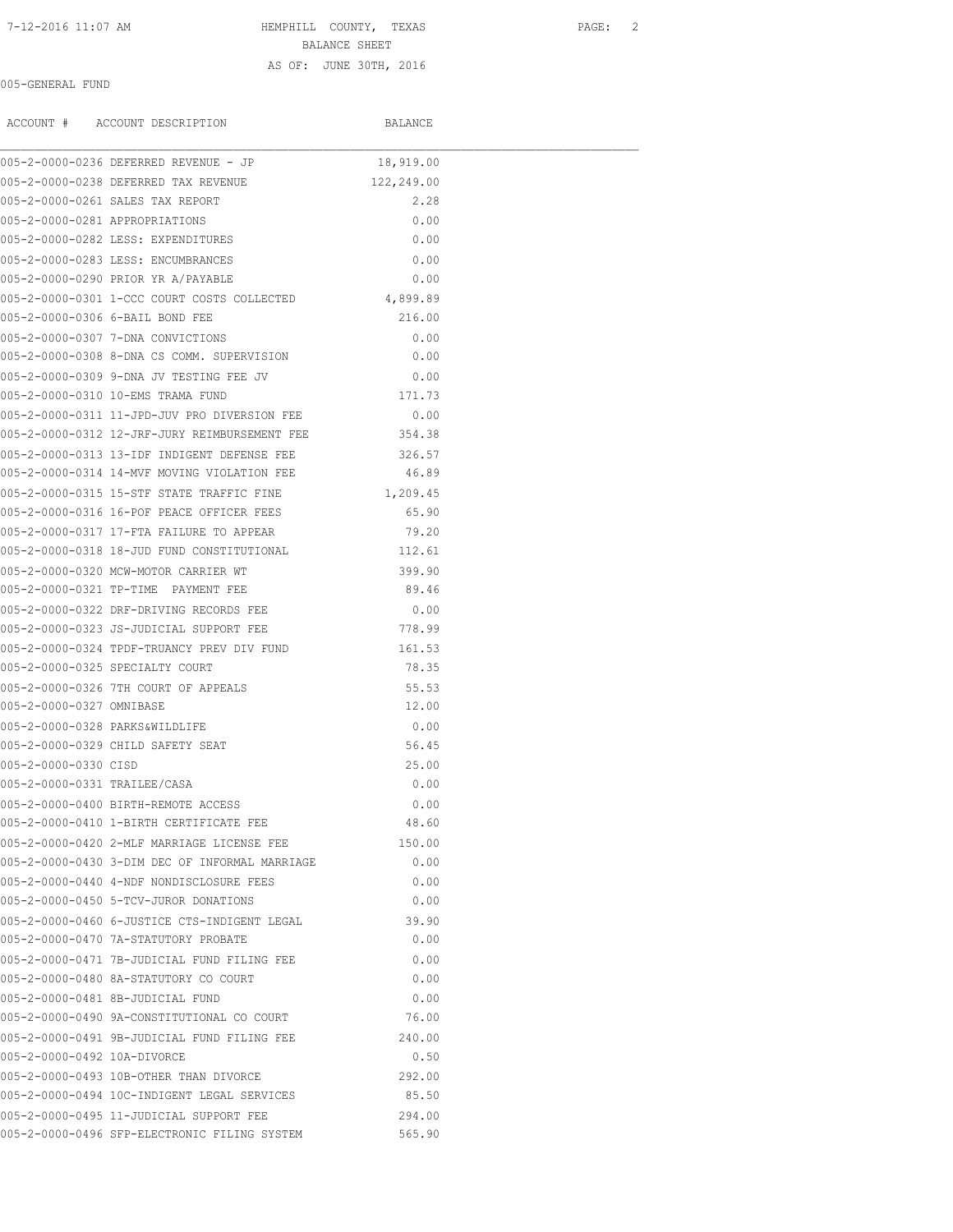| 7-12-2016 11:07 AM |  |
|--------------------|--|
|--------------------|--|

# HEMPHILL COUNTY, TEXAS PAGE: 3

BALANCE SHEET

# AS OF: JUNE 30TH, 2016

005-GENERAL FUND

| ACCOUNT # ACCOUNT DESCRIPTION                     | BALANCE       |               |                |
|---------------------------------------------------|---------------|---------------|----------------|
| 005-2-0000-0497 TEXAS HOME VISITING PROGRAM       | 10.00         |               |                |
| 005-2-1510-0221 UNEMPLOYMENT PAYABLE              | 0.00          |               |                |
| 005-2-1520-0221 UNEMPLOYMENT PAYABLE              | 0.00          |               |                |
| 005-2-1530-0221 UNEMPLOYMENT PAYABLE              | 0.00          |               |                |
| 005-2-1540-0221 UNEMPLOYMENT PAYABLE              | 0.00          |               |                |
| 005-2-2410-0221 UNEMPLOYMENT PAYABLE              | 0.00          |               |                |
| 005-2-2500-0221 UNEMPLOYMENT PAYABLE              | 0.00          |               |                |
| 005-2-2550-0221 UNEMPLOYMENT PAYABLE              | 0.00          |               |                |
| 005-2-2560-0221 UNEMPLOYMENT PAYABLE              | 0.00          |               |                |
| 005-2-3500-0221 UNEMPLOYMENT PAYABLE              | 0.00          |               |                |
| 005-2-3600-0221 UNEMPLOYMENT PAYABLE              | 0.00          |               |                |
| 005-2-7001-0221 UNEMPLOYMENT PAYABLE              | 0.00          |               |                |
| TOTAL LIABILITIES                                 |               | 205, 233.25   |                |
| EOUITY                                            |               |               |                |
| ======                                            |               |               |                |
| 005-3-0000-0301 CURRENT FUND BALANCE              | 15,822,195.81 |               |                |
| 005-3-0000-0302 BUDGETED FUND BALANCE             | 0.00          |               |                |
| TOTAL BEGINNING EQUITY                            | 15,822,195.81 |               |                |
| TOTAL REVENUE                                     | 8,089,888.13  |               |                |
| TOTAL EXPENSES                                    | 5,061,835.40  |               |                |
| TOTAL REVENUE OVER/(UNDER) EXPENSES 3,028,052.73  |               |               |                |
| TOTAL EQUITY & REV. OVER/(UNDER) EXP.             |               | 18,850,248.54 |                |
| TOTAL LIABILITIES, EQUITY & REV.OVER/(UNDER) EXP. |               |               | 19,055,481.79  |
|                                                   |               |               | ============== |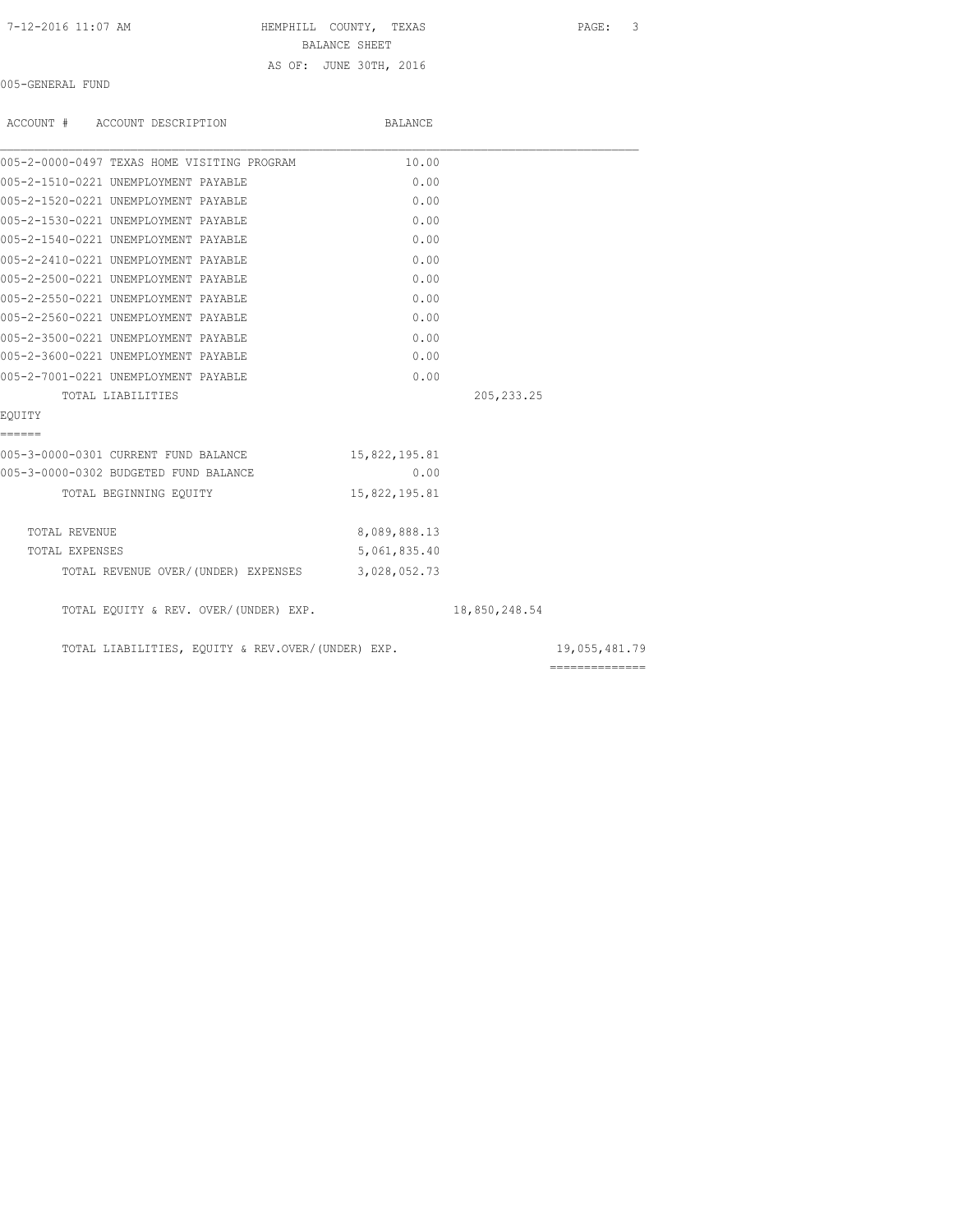| 7-12-2016 11:07 AM<br>HEMPHILL COUNTY, TEXAS      |          |          | PAGE: 1         |
|---------------------------------------------------|----------|----------|-----------------|
| BALANCE SHEET                                     |          |          |                 |
| AS OF: JUNE 30TH, 2016<br>008-LAW LIBRARY         |          |          |                 |
| ACCOUNT # ACCOUNT DESCRIPTION                     | BALANCE  |          |                 |
| ASSETS                                            |          |          |                 |
| ======<br>008-1-0000-0101 CLAIM ON POOLED CASH    | 4,310.26 |          |                 |
| 008-1-0000-0102 CASH - LAW LIBRARY                | 0.00     |          |                 |
| 008-1-0000-0191 ESTIMATED REVENUES                | 0.00     |          |                 |
| 008-1-0000-0192 LESS: REVENUES RECEIVED           | 0.00     |          |                 |
|                                                   |          | 4,310.26 |                 |
| TOTAL ASSETS                                      |          |          | 4,310.26        |
|                                                   |          |          | --------------- |
| LIABILITIES<br>-----------                        |          |          |                 |
| 008-2-0000-0201 AP POOLED                         | 0.00     |          |                 |
| 008-2-0000-0203 ACOUNTS PAYABLE                   | 0.00     |          |                 |
| 008-2-0000-0222 PAYROLL W/H PAYABLE               | 0.00     |          |                 |
| 008-2-0000-0223 PAYROLL FICA PAYABLE              | 0.00     |          |                 |
| 008-2-0000-0224 PAYROLL RETIREMENT PAYABLE        | 0.00     |          |                 |
| 008-2-0000-0225 PAYROLL INSURANCE PAYABLE         | 0.00     |          |                 |
| 008-2-0000-0281 APPROPRIATIONS                    | 0.00     |          |                 |
| 008-2-0000-0282 LESS: EXPENDITURES                | 0.00     |          |                 |
| 008-2-0000-0283 LESS: ENCUMBRANCES                | 0.00     |          |                 |
| 008-2-0000-0290 PRIOR YEAR PAYABLES               | 0.00     |          |                 |
| TOTAL LIABILITIES                                 |          | 0.00     |                 |
| EOUITY                                            |          |          |                 |
| ======<br>008-3-0000-0301 CURRENT FUND BALANCE    | 4,499.26 |          |                 |
| 008-3-0000-0302 BUDGETED FUND BALANCE             | 0.00     |          |                 |
| TOTAL BEGINNING EOUITY                            | 4,499.26 |          |                 |
| TOTAL REVENUE                                     | 1,575.00 |          |                 |
| TOTAL EXPENSES                                    | 1,764.00 |          |                 |
| TOTAL REVENUE OVER/(UNDER) EXPENSES (             | 189.00)  |          |                 |
| TOTAL EQUITY & REV. OVER/(UNDER) EXP.             |          | 4,310.26 |                 |
| TOTAL LIABILITIES, EQUITY & REV.OVER/(UNDER) EXP. |          |          | 4,310.26        |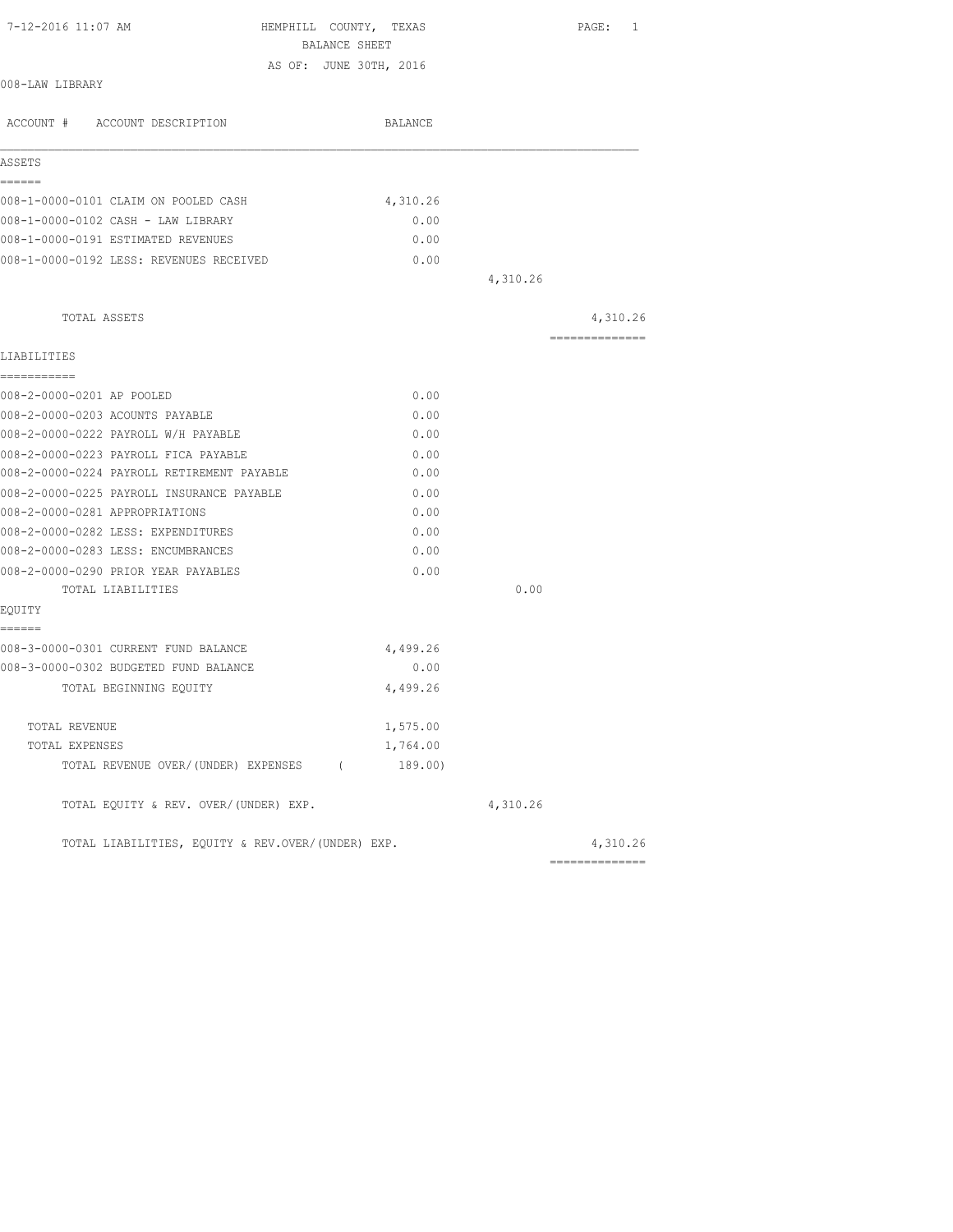| 7-12-2016 11:07 AM<br>HEMPHILL COUNTY, TEXAS<br>BALANCE SHEET |            |           | PAGE: 1         |
|---------------------------------------------------------------|------------|-----------|-----------------|
| AS OF: JUNE 30TH, 2016                                        |            |           |                 |
| 009-SECURITY FEE                                              |            |           |                 |
| ACCOUNT # ACCOUNT DESCRIPTION                                 | BALANCE    |           |                 |
| ASSETS                                                        |            |           |                 |
| ======<br>009-1-0000-0101 CLAIM ON POOLED CASH                | 61,562.02  |           |                 |
| 009-1-0000-0102 CASH - COUNTY - SECURITY FEE                  | 0.00       |           |                 |
| 009-1-0000-0191 ESTIMATED REVENUES                            | 0.00       |           |                 |
| 009-1-0000-0192 LESS: REVENUES RECEIVED                       | 0.00       |           |                 |
|                                                               |            | 61,562.02 |                 |
|                                                               |            |           |                 |
| TOTAL ASSETS                                                  |            |           | 61,562.02       |
| LIABILITIES                                                   |            |           | --------------- |
| -----------                                                   |            |           |                 |
| 009-2-0000-0201 AP POOLED                                     | 0.00       |           |                 |
| 009-2-0000-0203 ACOUNTS PAYABLE                               | 0.00       |           |                 |
| 009-2-0000-0222 PAYROLL W/H PAYABLE                           | 0.00       |           |                 |
| 009-2-0000-0223 PAYROLL FICA PAYABLE                          | 0.00       |           |                 |
| 009-2-0000-0224 PAYROLL RETIREMENT PAYABLE                    | 0.00       |           |                 |
| 009-2-0000-0225 PAYROLL INSURANCE PAYABLE                     | 0.00       |           |                 |
| 009-2-0000-0281 APPROPRIATIONS                                | 0.00       |           |                 |
| 009-2-0000-0282 LESS: EXPENDITURES                            | 0.00       |           |                 |
| 009-2-0000-0283 LESS: ENCUMBRANCES                            | 0.00       |           |                 |
| 009-2-0000-0290 PRIOR YR A/PAYABLE                            | 0.00       |           |                 |
| TOTAL LIABILITIES                                             |            | 0.00      |                 |
| EQUITY                                                        |            |           |                 |
| ======<br>009-3-0000-0301 CURRENT FUND BALANCE                | 65, 131.85 |           |                 |
| 009-3-0000-0302 BUDGETED FUND BALANCE                         | 0.00       |           |                 |
| TOTAL BEGINNING EQUITY                                        | 65, 131.85 |           |                 |
|                                                               |            |           |                 |
| TOTAL REVENUE                                                 | 3,432.62   |           |                 |
| TOTAL EXPENSES                                                | 7,002.45   |           |                 |
| TOTAL REVENUE OVER/(UNDER) EXPENSES (                         | 3, 569.83  |           |                 |
| TOTAL EQUITY & REV. OVER/(UNDER) EXP.                         |            | 61,562.02 |                 |
| TOTAL LIABILITIES, EQUITY & REV.OVER/(UNDER) EXP.             |            |           | 61,562.02       |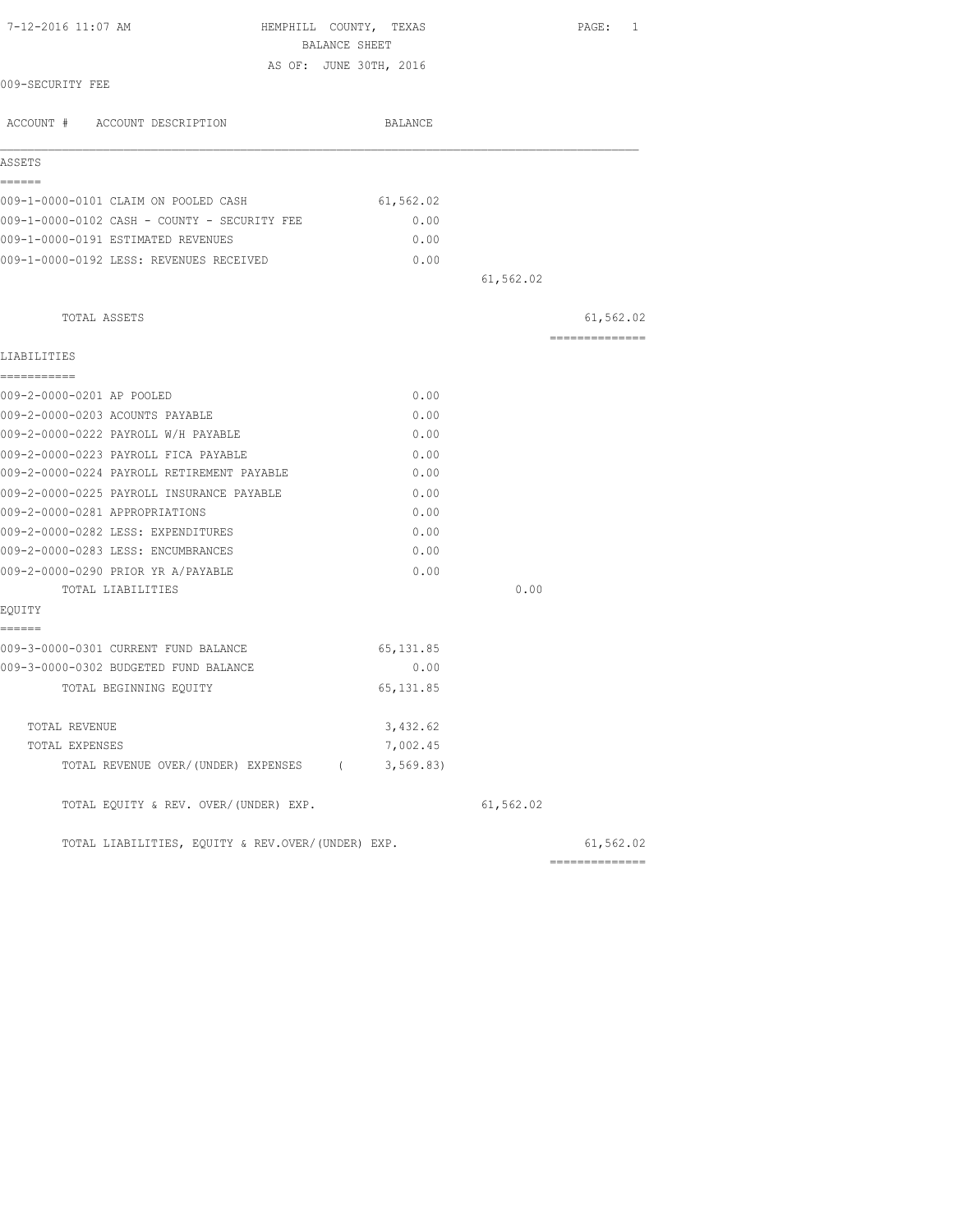| 7-12-2016 11:07 AM                                | HEMPHILL COUNTY, TEXAS | PAGE:<br>1     |
|---------------------------------------------------|------------------------|----------------|
|                                                   | BALANCE SHEET          |                |
|                                                   | AS OF: JUNE 30TH, 2016 |                |
| 010-AIRPORT                                       |                        |                |
| ACCOUNT # ACCOUNT DESCRIPTION                     | BALANCE                |                |
| ASSETS                                            |                        |                |
| ======                                            |                        |                |
| 010-1-0000-0102 CASH - AIRPORT                    | 330, 371.03            |                |
| 010-1-0000-0104 AIRPORT PREPAID INSURANCE         | 0.00                   |                |
| 010-1-0000-0110 INVESTED CASH/YR 2000             | 0.00                   |                |
| 010-1-0000-0111 INVESTED CASH/AIRPORT             | 0.00                   |                |
| 010-1-0000-0191 ESTIMATED REVENUES                | 0.00                   |                |
| 010-1-0000-0192 LESS: REVENUES RECEIVED           | 0.00                   |                |
|                                                   |                        | 330, 371.03    |
| TOTAL ASSETS                                      |                        | 330, 371.03    |
| LIABILITIES                                       |                        | ============== |
| -----------                                       |                        |                |
| 010-2-0000-0203 ACCOUNTS PAYABLE                  | 0.00                   |                |
| 010-2-0000-0222 PAYROLL W/H PAYABLE               | 0.00                   |                |
| 010-2-0000-0223 PAYROLL FICA PAYABLE              | 0.00                   |                |
| 010-2-0000-0224 PAYROLL RETIREMENT PAYABLE        | 0.00                   |                |
| 010-2-0000-0225 PAYROLL INSURANCE PAYABLE         | 0.00                   |                |
| 010-2-0000-0235 DUE TO GENERAL FUND               | 0.00                   |                |
| 010-2-0000-0281 APPROPRIATIONS                    | 0.00                   |                |
| 010-2-0000-0282 LESS: EXPENDITURES                | 0.00                   |                |
| 010-2-0000-0283 LESS: ENCUMBRANCES                | 0.00                   |                |
| 010-2-0000-0290 PRIOR YR A/PAYABLE                | 50,000.00)<br>$\left($ |                |
| TOTAL LIABILITIES                                 | $\left($               | 50,000.00)     |
| EQUITY<br>======                                  |                        |                |
| 010-3-0000-0301 CURRENT FUND BALANCE              | 290,600.57             |                |
| 010-3-0000-0302 BUDGETED FUND BALANCE             | 0.00                   |                |
| TOTAL BEGINNING EQUITY                            | 290,600.57             |                |
| TOTAL REVENUE                                     | 229,900.28             |                |
| TOTAL EXPENSES                                    | 140,129.82             |                |
| TOTAL REVENUE OVER/(UNDER) EXPENSES               | 89,770.46              |                |
| TOTAL EQUITY & REV. OVER/(UNDER) EXP.             |                        | 380, 371.03    |
| TOTAL LIABILITIES, EQUITY & REV.OVER/(UNDER) EXP. |                        | 330, 371.03    |

==============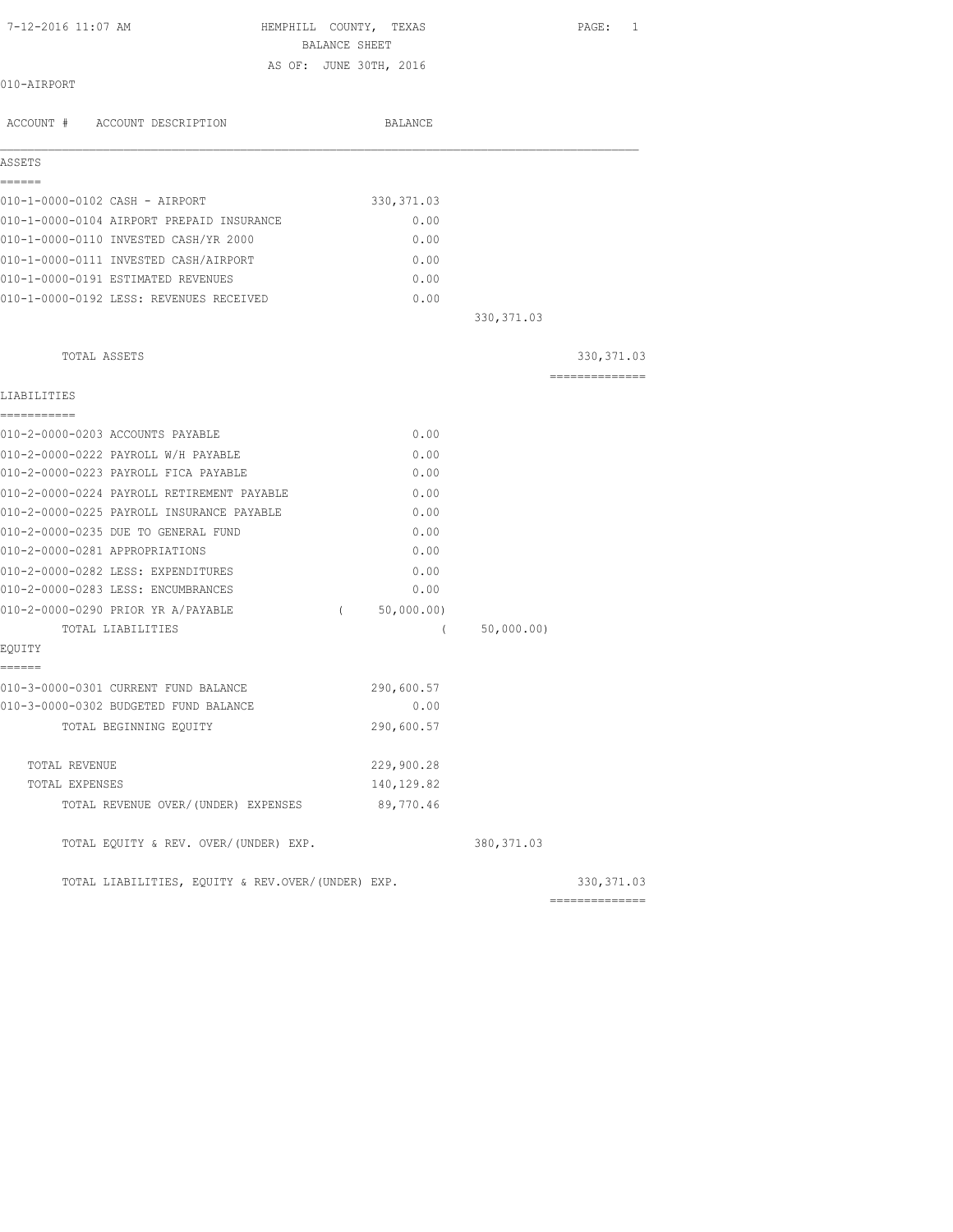| 7-12-2016 11:08 AM                                | BALANCE SHEET | HEMPHILL COUNTY, TEXAS |              | PAGE:<br>1                   |
|---------------------------------------------------|---------------|------------------------|--------------|------------------------------|
|                                                   |               | AS OF: JUNE 30TH, 2016 |              |                              |
| 011-ROAD & BRIDGE PCT 1                           |               |                        |              |                              |
| ACCOUNT # ACCOUNT DESCRIPTION                     |               | BALANCE                |              |                              |
|                                                   |               |                        |              |                              |
| ASSETS<br>======                                  |               |                        |              |                              |
| 011-1-0000-0101 CLAIM ON POOLED CASH              |               | 969,679.84             |              |                              |
| 011-1-0000-0102 CASH - ROAD & BRIDGE PCT 1        |               | 0.00                   |              |                              |
| 011-1-0000-0104 PCT 1 PREPAID INSURANCE           |               | 432.12                 |              |                              |
| 011-1-0000-0110 INVESTMENTS                       |               | 0.00                   |              |                              |
| 011-1-0000-0118 PROPERTY TAX RECEIVABLE           |               | 9,153.72               |              |                              |
| 011-1-0000-0121 ALLOWANCE FOR BAD DEBT            |               | (2, 471.53)            |              |                              |
| 011-1-0000-0191 ESTIMATED REVENUES                |               | 0.00                   |              |                              |
| 011-1-0000-0192 LESS: REVENUES RECEIVED           |               | 0.00                   |              |                              |
|                                                   |               |                        | 976,794.15   |                              |
| TOTAL ASSETS                                      |               |                        |              | 976,794.15                   |
|                                                   |               |                        |              | ---------------              |
| LIABILITIES                                       |               |                        |              |                              |
| -----------<br>011-2-0000-0201 AP POOLED          | $\left($      | 71.52)                 |              |                              |
| 011-2-0000-0203 ACOUNTS PAYABLE                   |               | 0.00                   |              |                              |
| 011-2-0000-0211 DUE FROM OTHER FUNDS              |               | 0.00                   |              |                              |
| 011-2-0000-0220 DEFERRED COMPENSATION             |               | 0.00                   |              |                              |
| 011-2-0000-0222 WITHHOLDING PAYABLE               |               | 0.00                   |              |                              |
| 011-2-0000-0223 FICA PAYABLE                      |               | 0.00                   |              |                              |
| 011-2-0000-0224 RETIREMENT PAYABLE                |               | 0.00                   |              |                              |
| 011-2-0000-0225 INSURANCE PAYABLE                 |               | 0.00                   |              |                              |
| 011-2-0000-0226 CAFE PLAN PAYABLE                 |               | 110.49                 |              |                              |
| 011-2-0000-0228 VALIC PAYABLE                     |               | 0.00                   |              |                              |
| 011-2-0000-0230 DEFERRED REVENUE                  |               | 6,042.40               |              |                              |
| 011-2-0000-0281 APPROPRIATIONS                    |               | 0.00                   |              |                              |
| 011-2-0000-0282 LESS: EXPENDITURES                |               | 0.00                   |              |                              |
| 011-2-0000-0283 LESS: ENCUMBRANCES                |               | 0.00                   |              |                              |
| 011-2-0000-0290 PRIOR YR A/PAYABLE                |               | 0.00                   |              |                              |
| 011-2-4011-0221 UNEMPLOYMENT PAYABLE              |               | 0.00                   |              |                              |
| TOTAL LIABILITIES<br>EQUITY                       |               |                        | 6,081.37     |                              |
| ------                                            |               |                        |              |                              |
| 011-3-0000-0301 CURRENT FUND BALANCE              |               | 763, 140.33            |              |                              |
| 011-3-0000-0302 BUDGETED FUND BALANCE             |               | 0.00                   |              |                              |
| TOTAL BEGINNING EQUITY                            |               | 763, 140.33            |              |                              |
| TOTAL REVENUE                                     |               | 451,772.94             |              |                              |
| TOTAL EXPENSES                                    |               | 244,200.49             |              |                              |
| TOTAL REVENUE OVER/ (UNDER) EXPENSES              |               | 207, 572.45            |              |                              |
| TOTAL EQUITY & REV. OVER/(UNDER) EXP.             |               |                        | 970, 712. 78 |                              |
| TOTAL LIABILITIES, EQUITY & REV.OVER/(UNDER) EXP. |               |                        |              | 976,794.15<br>============== |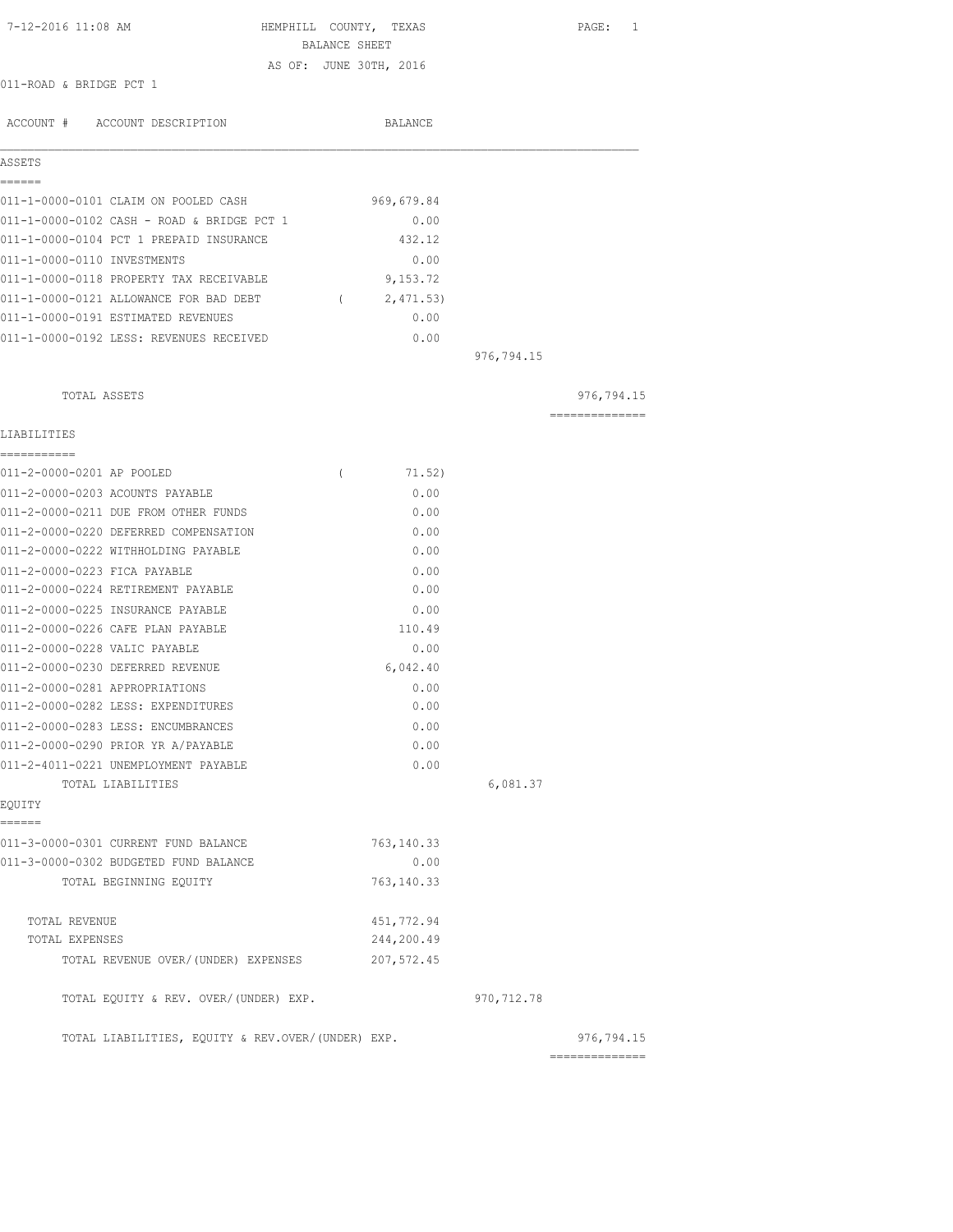| 7-12-2016 11:08 AM                                | HEMPHILL COUNTY, TEXAS |              | PAGE: 1                                                                                                                                                                                                                                                                                                                                                                                                                                                                                |
|---------------------------------------------------|------------------------|--------------|----------------------------------------------------------------------------------------------------------------------------------------------------------------------------------------------------------------------------------------------------------------------------------------------------------------------------------------------------------------------------------------------------------------------------------------------------------------------------------------|
|                                                   | BALANCE SHEET          |              |                                                                                                                                                                                                                                                                                                                                                                                                                                                                                        |
|                                                   | AS OF: JUNE 30TH, 2016 |              |                                                                                                                                                                                                                                                                                                                                                                                                                                                                                        |
| 012-ROAD & BRIDGE PCT 2                           |                        |              |                                                                                                                                                                                                                                                                                                                                                                                                                                                                                        |
| ACCOUNT # ACCOUNT DESCRIPTION                     | BALANCE                |              |                                                                                                                                                                                                                                                                                                                                                                                                                                                                                        |
|                                                   |                        |              |                                                                                                                                                                                                                                                                                                                                                                                                                                                                                        |
| ASSETS<br>======                                  |                        |              |                                                                                                                                                                                                                                                                                                                                                                                                                                                                                        |
| 012-1-0000-0101 CLAIM ON POOLED CASH              | 1,334,406.50           |              |                                                                                                                                                                                                                                                                                                                                                                                                                                                                                        |
| 012-1-0000-0102 CASH - ROAD & BRIDGE PCT 2        | 0.00                   |              |                                                                                                                                                                                                                                                                                                                                                                                                                                                                                        |
| 012-1-0000-0104 PCT 2 PREPAID INSURANCE           | 432.12                 |              |                                                                                                                                                                                                                                                                                                                                                                                                                                                                                        |
| 012-1-0000-0110 INVESTMENTS                       | 0.00                   |              |                                                                                                                                                                                                                                                                                                                                                                                                                                                                                        |
| 012-1-0000-0118 PROPERTY TAX RECEIVABLE           | 9,676.79               |              |                                                                                                                                                                                                                                                                                                                                                                                                                                                                                        |
| 012-1-0000-0121 ALLOWANCE FOR BAD DEBT            | (2,612.76)             |              |                                                                                                                                                                                                                                                                                                                                                                                                                                                                                        |
| 012-1-0000-0191 ESTIMATED REVENUES                | 0.00                   |              |                                                                                                                                                                                                                                                                                                                                                                                                                                                                                        |
| 012-1-0000-0192 LESS: REVENUES RECEIVED           | 0.00                   |              |                                                                                                                                                                                                                                                                                                                                                                                                                                                                                        |
|                                                   |                        | 1,341,902.65 |                                                                                                                                                                                                                                                                                                                                                                                                                                                                                        |
| TOTAL ASSETS                                      |                        |              | 1,341,902.65                                                                                                                                                                                                                                                                                                                                                                                                                                                                           |
|                                                   |                        |              | $\begin{array}{cccccccccc} \multicolumn{2}{c}{} & \multicolumn{2}{c}{} & \multicolumn{2}{c}{} & \multicolumn{2}{c}{} & \multicolumn{2}{c}{} & \multicolumn{2}{c}{} & \multicolumn{2}{c}{} & \multicolumn{2}{c}{} & \multicolumn{2}{c}{} & \multicolumn{2}{c}{} & \multicolumn{2}{c}{} & \multicolumn{2}{c}{} & \multicolumn{2}{c}{} & \multicolumn{2}{c}{} & \multicolumn{2}{c}{} & \multicolumn{2}{c}{} & \multicolumn{2}{c}{} & \multicolumn{2}{c}{} & \multicolumn{2}{c}{} & \mult$ |
| LIABILITIES                                       |                        |              |                                                                                                                                                                                                                                                                                                                                                                                                                                                                                        |
| 012-2-0000-0201 AP POOLED                         | $\left($<br>4.05)      |              |                                                                                                                                                                                                                                                                                                                                                                                                                                                                                        |
| 012-2-0000-0203 ACOUNTS PAYABLE                   | 0.00                   |              |                                                                                                                                                                                                                                                                                                                                                                                                                                                                                        |
| 012-2-0000-0211 DUE FROM OTHER FUNDS              | 0.00                   |              |                                                                                                                                                                                                                                                                                                                                                                                                                                                                                        |
| 012-2-0000-0220 DEFERRED COMPENSATION             | 0.00                   |              |                                                                                                                                                                                                                                                                                                                                                                                                                                                                                        |
| 012-2-0000-0222 WITHHOLDING PAYABLE               | 0.00                   |              |                                                                                                                                                                                                                                                                                                                                                                                                                                                                                        |
| 012-2-0000-0223 FICA PAYABLE                      | 0.00                   |              |                                                                                                                                                                                                                                                                                                                                                                                                                                                                                        |
| 012-2-0000-0224 RETIREMENT PAYABLE                | 0.00                   |              |                                                                                                                                                                                                                                                                                                                                                                                                                                                                                        |
| 012-2-0000-0225 INSURANCE PAYABLE                 | 8.96                   |              |                                                                                                                                                                                                                                                                                                                                                                                                                                                                                        |
| 012-2-0000-0226 CAFE PLAN PAYABLE                 | $\sqrt{2}$<br>607.75)  |              |                                                                                                                                                                                                                                                                                                                                                                                                                                                                                        |
| 012-2-0000-0227 LEVY PAYABLE                      | 0.00                   |              |                                                                                                                                                                                                                                                                                                                                                                                                                                                                                        |
| 012-2-0000-0228 VAL DEF                           | 0.00                   |              |                                                                                                                                                                                                                                                                                                                                                                                                                                                                                        |
| 012-2-0000-0230 DEFERRED REVENUE                  | 6,387.68               |              |                                                                                                                                                                                                                                                                                                                                                                                                                                                                                        |
| 012-2-0000-0281 APPROPRIATIONS                    | 0.00                   |              |                                                                                                                                                                                                                                                                                                                                                                                                                                                                                        |
| 012-2-0000-0282 LESS: EXPENDITURES                | 0.00                   |              |                                                                                                                                                                                                                                                                                                                                                                                                                                                                                        |
| 012-2-0000-0283 LESS: ENCUMBRANCES                | 0.00                   |              |                                                                                                                                                                                                                                                                                                                                                                                                                                                                                        |
| 012-2-0000-0290 PRIOR YR A/PAYABLE                | 0.00                   |              |                                                                                                                                                                                                                                                                                                                                                                                                                                                                                        |
| 012-2-4012-0221 UNEMPLOYMENT PAYABLE              | 0.00                   |              |                                                                                                                                                                                                                                                                                                                                                                                                                                                                                        |
| TOTAL LIABILITIES                                 |                        | 5,784.84     |                                                                                                                                                                                                                                                                                                                                                                                                                                                                                        |
| EQUITY                                            |                        |              |                                                                                                                                                                                                                                                                                                                                                                                                                                                                                        |
| ======<br>012-3-0000-0301 CURRENT FUND BALANCE    | 1,228,034.14           |              |                                                                                                                                                                                                                                                                                                                                                                                                                                                                                        |
| 012-3-0000-0302 BUDGETED FUND BALANCE             |                        |              |                                                                                                                                                                                                                                                                                                                                                                                                                                                                                        |
| TOTAL BEGINNING EQUITY                            | 0.00<br>1,228,034.14   |              |                                                                                                                                                                                                                                                                                                                                                                                                                                                                                        |
|                                                   |                        |              |                                                                                                                                                                                                                                                                                                                                                                                                                                                                                        |
| TOTAL REVENUE                                     | 485, 911.46            |              |                                                                                                                                                                                                                                                                                                                                                                                                                                                                                        |
| TOTAL EXPENSES                                    | 377,827.79             |              |                                                                                                                                                                                                                                                                                                                                                                                                                                                                                        |
| TOTAL REVENUE OVER/(UNDER) EXPENSES               | 108,083.67             |              |                                                                                                                                                                                                                                                                                                                                                                                                                                                                                        |
| TOTAL EQUITY & REV. OVER/(UNDER) EXP.             |                        | 1,336,117.81 |                                                                                                                                                                                                                                                                                                                                                                                                                                                                                        |
| TOTAL LIABILITIES, EQUITY & REV.OVER/(UNDER) EXP. |                        |              | 1,341,902.65<br>==============                                                                                                                                                                                                                                                                                                                                                                                                                                                         |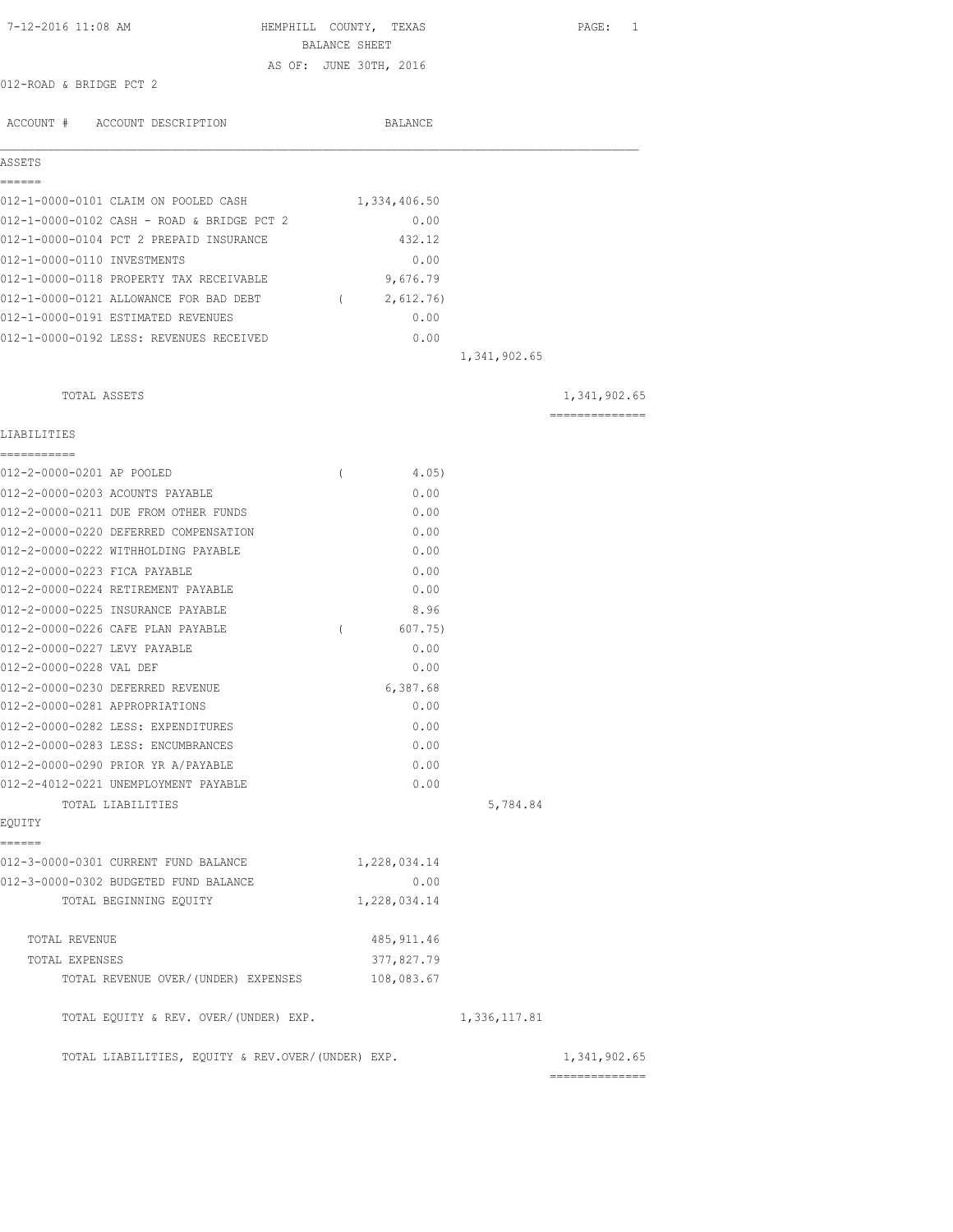| 7-12-2016 11:08 AM                                |               | HEMPHILL COUNTY, TEXAS |                | PAGE: 1        |
|---------------------------------------------------|---------------|------------------------|----------------|----------------|
|                                                   | BALANCE SHEET |                        |                |                |
| 013-ROAD & BRIDGE PCT 3                           |               | AS OF: JUNE 30TH, 2016 |                |                |
|                                                   |               |                        |                |                |
| ACCOUNT # ACCOUNT DESCRIPTION                     |               | BALANCE                |                |                |
| ASSETS                                            |               |                        |                |                |
| ======                                            |               |                        |                |                |
| 013-1-0000-0101 CLAIM ON POOLED CASH              |               | 1,170,717.18           |                |                |
| 013-1-0000-0102 CASH - ROAD & BRIDGE PCT 3        |               | 0.00                   |                |                |
| 013-1-0000-0104 PCT 3 PREPAID INSURANCE           |               | 720.20                 |                |                |
| 013-1-0000-0110 INVESTMENTS                       |               | 0.00                   |                |                |
| 013-1-0000-0118 PROPERTY TAX RECEIVABLE           |               | 17,261.30              |                |                |
| 013-1-0000-0121 ALLOWANCE FOR BAD DEBT (4,660.59) |               |                        |                |                |
| 013-1-0000-0191 ESTIMATED REVENUES                |               | 0.00                   |                |                |
| 013-1-0000-0192 LESS: REVENUES RECEIVED           |               | 0.00                   |                |                |
|                                                   |               |                        | 1,184,038.09   |                |
| TOTAL ASSETS                                      |               |                        |                | 1,184,038.09   |
|                                                   |               |                        |                | ============== |
| LIABILITIES                                       |               |                        |                |                |
| 013-2-0000-0201 AP POOLED                         | $\left($      | 16.03)                 |                |                |
| 013-2-0000-0203 ACOUNTS PAYABLE                   |               | 0.00                   |                |                |
| 013-2-0000-0211 DUE FROM OTHER FUNDS              |               | 0.00                   |                |                |
| 013-2-0000-0222 WITHHOLDING PAYABLE               |               | 0.00                   |                |                |
| 013-2-0000-0223 FICA PAYABLE                      |               | 0.00                   |                |                |
| 013-2-0000-0224 RETIREMENT PAYABLE                |               | 0.00                   |                |                |
| 013-2-0000-0225 INSURANCE PAYABLE                 |               | 16.80                  |                |                |
| 013-2-0000-0226 CAFE PLAN PAYABLE                 |               | 1,217.35               |                |                |
| 013-2-0000-0227 LEVY PAYABLE                      |               | 0.00                   |                |                |
| 013-2-0000-0230 DEFERRED REVENUE                  |               | 11,394.24              |                |                |
| 013-2-0000-0281 APPROPRIATIONS                    |               | 0.00                   |                |                |
| 013-2-0000-0282 LESS: EXPENDITURES                |               | 0.00                   |                |                |
| 013-2-0000-0283 LESS: ENCUMBRANCES                |               | 0.00                   |                |                |
| 013-2-0000-0290 PRIOR YR A/PAYABLE                |               | 0.00                   |                |                |
| 013-2-4013-0221 UNEMPLOYMENT PAYABLE              |               | 0.00                   |                |                |
| TOTAL LIABILITIES                                 |               |                        | 12,612.36      |                |
| EQUITY                                            |               |                        |                |                |
| ======<br>013-3-0000-0301 CURRENT FUND BALANCE    |               | 698,011.33             |                |                |
| 013-3-0000-0302 BUDGETED FUND BALANCE             |               | 0.00                   |                |                |
| TOTAL BEGINNING EQUITY                            |               | 698,011.33             |                |                |
|                                                   |               |                        |                |                |
| TOTAL REVENUE                                     |               | 1,521,420.05           |                |                |
| TOTAL EXPENSES                                    |               | 1,048,005.65           |                |                |
| TOTAL REVENUE OVER/(UNDER) EXPENSES               |               | 473, 414.40            |                |                |
| TOTAL EQUITY & REV. OVER/(UNDER) EXP.             |               |                        | 1, 171, 425.73 |                |
| TOTAL LIABILITIES, EQUITY & REV.OVER/(UNDER) EXP. |               |                        |                | 1,184,038.09   |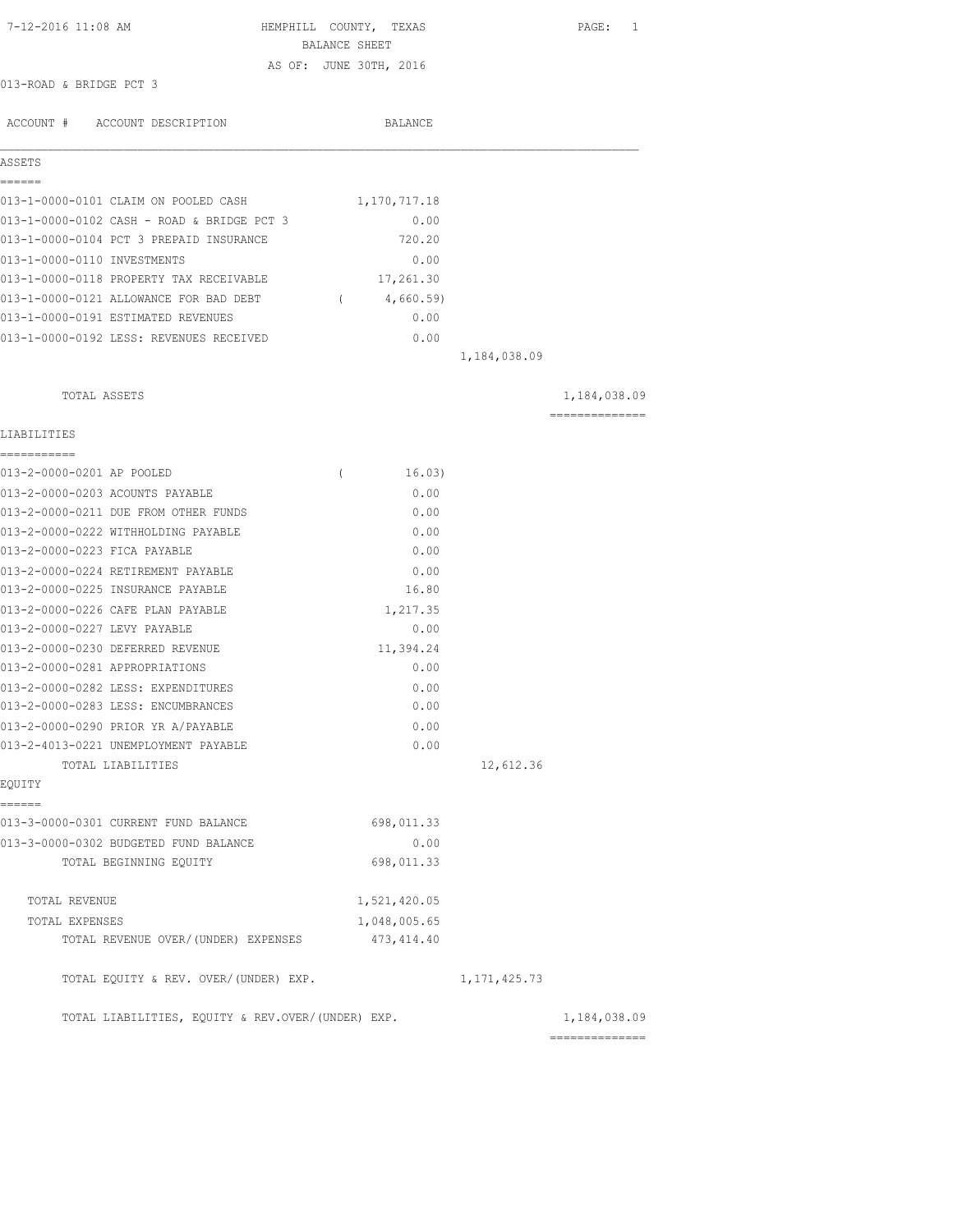| 7-12-2016 11:08 AM                                | HEMPHILL COUNTY, TEXAS |            |               |              |              | PAGE: 1        |
|---------------------------------------------------|------------------------|------------|---------------|--------------|--------------|----------------|
|                                                   |                        |            | BALANCE SHEET |              |              |                |
|                                                   | AS OF: JUNE 30TH, 2016 |            |               |              |              |                |
| 014-ROAD & BRIDGE PCT 4                           |                        |            |               |              |              |                |
| ACCOUNT # ACCOUNT DESCRIPTION                     |                        |            |               | BALANCE      |              |                |
| ASSETS                                            |                        |            |               |              |              |                |
| ======                                            |                        |            |               |              |              |                |
| 014-1-0000-0101 CLAIM ON POOLED CASH              |                        |            |               | 1,395,006.45 |              |                |
| 014-1-0000-0102 CASH - ROAD & BRIDGE PCT 4        |                        |            |               | 0.00         |              |                |
| 014-1-0000-0104 PCT 4 PREPAID INSURANCE           |                        |            |               | 720.20       |              |                |
| 014-1-0000-0110 INVESTMENTS                       |                        |            |               | 0.00         |              |                |
| 014-1-0000-0118 PROPERTY TAX RECEIVABLE           |                        |            |               | 16,215.16    |              |                |
| 014-1-0000-0121 ALLOWANCE FOR BAD DEBT            |                        | $\sqrt{2}$ |               | 4,378.13)    |              |                |
| 014-1-0000-0191 ESTIMATED REVENUES                |                        |            |               | 0.00         |              |                |
| 014-1-0000-0192 LESS: REVENUES RECEIVED           |                        |            |               | 0.00         |              |                |
|                                                   |                        |            |               |              | 1,407,563.68 |                |
| TOTAL ASSETS                                      |                        |            |               |              |              | 1,407,563.68   |
| LIABILITIES                                       |                        |            |               |              |              | ============== |
| 014-2-0000-0201 AP POOLED                         |                        |            |               | 0.00         |              |                |
| 014-2-0000-0203 ACOUNTS PAYABLE                   |                        |            |               | 0.00         |              |                |
| 014-2-0000-0211 DUE FROM OTHER FUNDS              |                        |            |               | 0.00         |              |                |
| 014-2-0000-0222 WITHHOLDING PAYABLE               |                        |            |               | 0.00         |              |                |
| 014-2-0000-0223 FICA PAYABLE                      |                        |            |               | 0.00         |              |                |
| 014-2-0000-0224 RETIREMENT PAYABLE                |                        |            |               | 0.00         |              |                |
| 014-2-0000-0225 INSURANCE PAYABLE                 |                        | $\left($   |               | 129.48)      |              |                |
| 014-2-0000-0226 CAFE PLAN PAYABLE                 |                        |            |               | 0.00         |              |                |
| 014-2-0000-0227 LEVY PAYABLE                      |                        |            |               | 0.00         |              |                |
| 014-2-0000-0230 DEFERRED REVENUE                  |                        |            |               | 10,703.68    |              |                |
| 014-2-0000-0281 APPROPRIATIONS                    |                        |            |               | 0.00         |              |                |
| 014-2-0000-0282 LESS: EXPENDITURES                |                        |            |               | 0.00         |              |                |
| 014-2-0000-0283 LESS: ENCUMBRANCES                |                        |            |               | 0.00         |              |                |
| 014-2-0000-0290 PRIOR YR A/PAYABLE                |                        |            |               | 0.00         |              |                |
| 014-2-4014-0221 UNEMPLOYMENT PAYABLE              |                        |            |               | 0.00         |              |                |
| TOTAL LIABILITIES                                 |                        |            |               |              | 10,574.20    |                |
| <b>EOUITY</b>                                     |                        |            |               |              |              |                |
| ======<br>014-3-0000-0301 CURRENT FUND BALANCE    |                        |            |               | 1,251,204.99 |              |                |
| 014-3-0000-0302 BUDGETED FUND BALANCE             |                        |            |               | 0.00         |              |                |
| TOTAL BEGINNING EQUITY                            |                        |            |               | 1,251,204.99 |              |                |
| TOTAL REVENUE                                     |                        |            |               | 1,014,804.77 |              |                |
| TOTAL EXPENSES                                    |                        |            |               | 869,020.28   |              |                |
| TOTAL REVENUE OVER/(UNDER) EXPENSES               |                        |            |               | 145,784.49   |              |                |
| TOTAL EQUITY & REV. OVER/(UNDER) EXP.             |                        |            |               |              | 1,396,989.48 |                |
| TOTAL LIABILITIES, EQUITY & REV.OVER/(UNDER) EXP. |                        |            |               |              |              | 1,407,563.68   |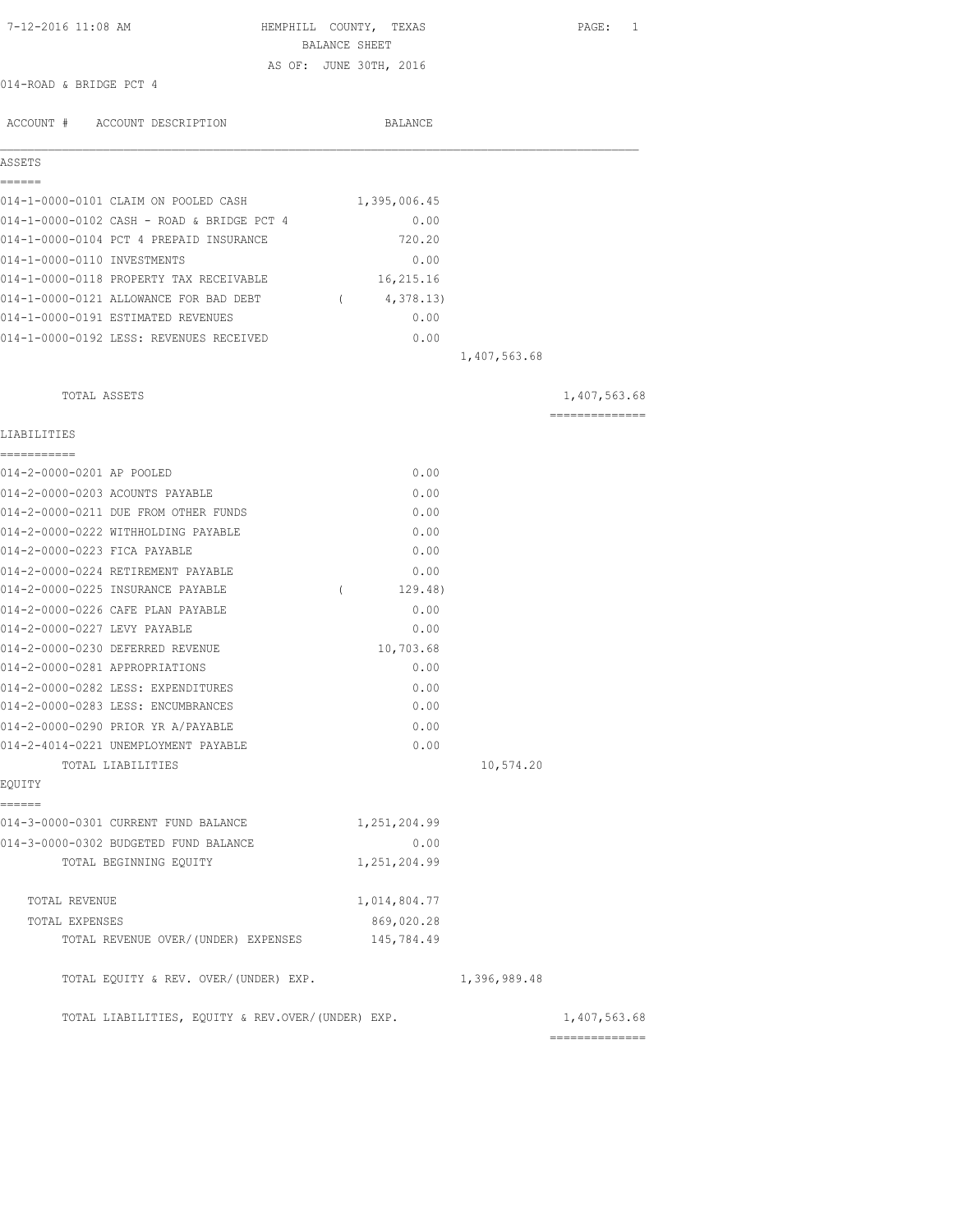| 7-12-2016 11:08 AM                                | HEMPHILL COUNTY, TEXAS<br>BALANCE SHEET |            | PAGE: 1                      |
|---------------------------------------------------|-----------------------------------------|------------|------------------------------|
|                                                   | AS OF: JUNE 30TH, 2016                  |            |                              |
| 022-CO RECORDS PRESERVATION                       |                                         |            |                              |
| ACCOUNT # ACCOUNT DESCRIPTION                     | BALANCE                                 |            |                              |
| ASSETS                                            |                                         |            |                              |
| ======                                            |                                         |            |                              |
| 022-1-0000-0101 CLAIM ON POOLED CASH              | 100,261.21                              |            |                              |
| 022-1-0000-0102 CASH - COUNTY-RECORDS PRESERVA    | 0.00                                    |            |                              |
| 022-1-0000-0191 ESTIMATED REVENUES                | 0.00                                    |            |                              |
| 022-1-0000-0192 LESS: REVENUES RECEIVED           | 0.00                                    |            |                              |
|                                                   |                                         | 100,261.21 |                              |
| TOTAL ASSETS                                      |                                         |            | 100,261.21                   |
| LIABILITIES                                       |                                         |            | ==============               |
| -----------                                       |                                         |            |                              |
| 022-2-0000-0201 AP POOLED                         | 0.00                                    |            |                              |
| 022-2-0000-0203 ACOUNTS PAYABLE                   | 0.00                                    |            |                              |
| 022-2-0000-0222 PAYROLL W/H PAYABLE               | 0.00                                    |            |                              |
| 022-2-0000-0223 PAYROLL FICA PAYABLE              | 0.00                                    |            |                              |
| 022-2-0000-0224 PAYROLL RETIREMENT PAYABLE        | 0.00                                    |            |                              |
| 022-2-0000-0225 PAYROLL INSURANCE PAYABLE         | 0.00                                    |            |                              |
| 022-2-0000-0281 APPROPRIATIONS                    | 0.00                                    |            |                              |
| 022-2-0000-0282 LESS: EXPENDITURES                | 0.00                                    |            |                              |
| 022-2-0000-0283 LESS: ENCUMBRANCES                | 0.00                                    |            |                              |
| 022-2-0000-0290 PRIOR YR A/PAYABLE                | 0.00                                    |            |                              |
| TOTAL LIABILITIES                                 |                                         | 0.00       |                              |
| EQUITY                                            |                                         |            |                              |
| ======<br>022-3-0000-0301 CURRENT FUND BALANCE    | 92,612.13                               |            |                              |
| 022-3-0000-0302 BUDGETED FUND BALANCE             | 0.00                                    |            |                              |
| TOTAL BEGINNING EQUITY                            | 92,612.13                               |            |                              |
|                                                   |                                         |            |                              |
| TOTAL REVENUE                                     | 7,649.08                                |            |                              |
| TOTAL EXPENSES                                    | 0.00                                    |            |                              |
| TOTAL REVENUE OVER/(UNDER) EXPENSES               | 7,649.08                                |            |                              |
| TOTAL EQUITY & REV. OVER/(UNDER) EXP.             |                                         | 100,261.21 |                              |
| TOTAL LIABILITIES, EOUITY & REV.OVER/(UNDER) EXP. |                                         |            | 100,261.21<br>============== |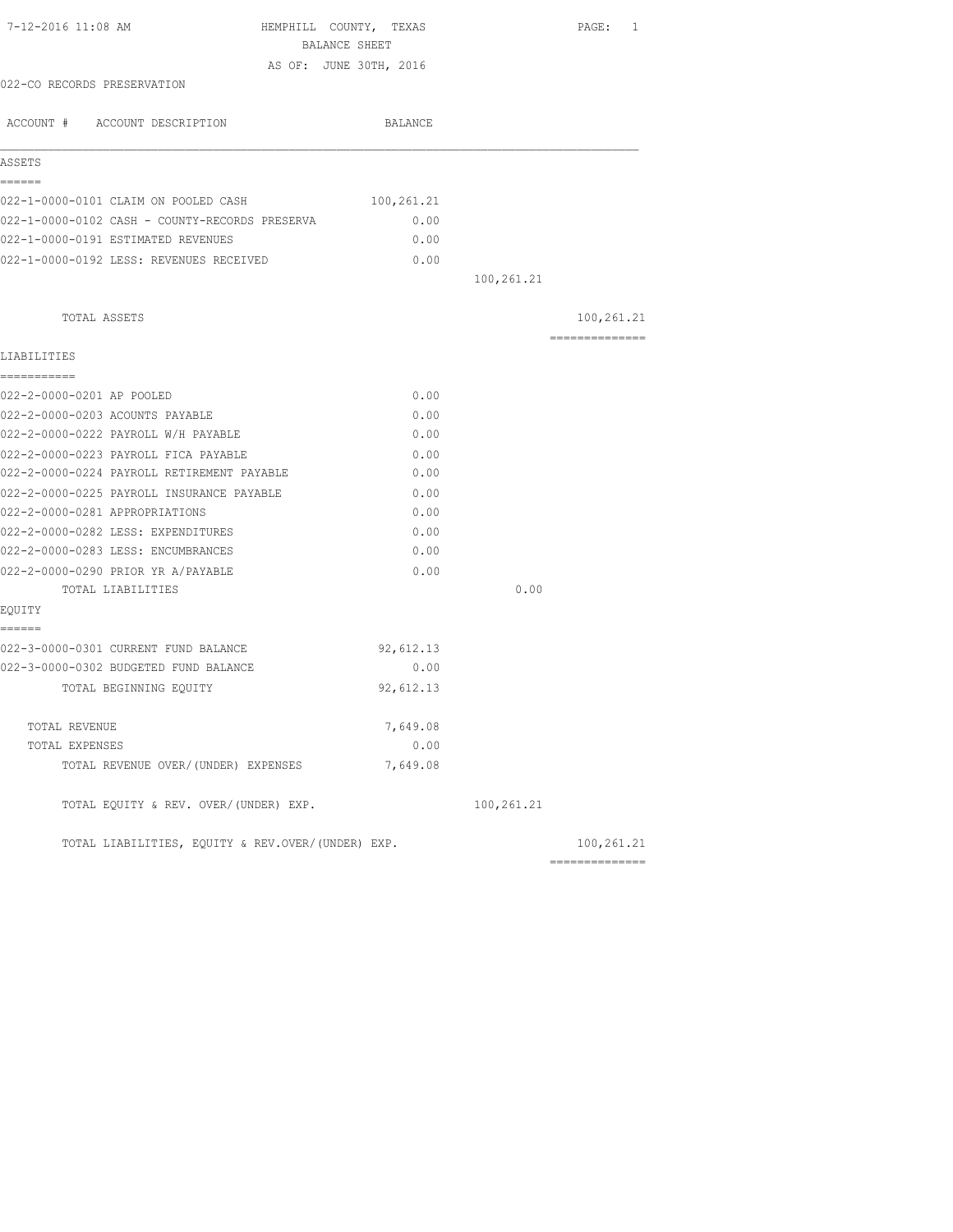| 7-12-2016 11:08 AM                                | HEMPHILL COUNTY, TEXAS |          | PAGE: 1        |
|---------------------------------------------------|------------------------|----------|----------------|
|                                                   | BALANCE SHEET          |          |                |
|                                                   | AS OF: JUNE 30TH, 2016 |          |                |
| 023-CLK'S RECORDS PRESERVE                        |                        |          |                |
| ACCOUNT # ACCOUNT DESCRIPTION                     | BALANCE                |          |                |
| ASSETS                                            |                        |          |                |
| ======<br>023-1-0000-0101 CLAIM ON POOLED CASH    | 3,394.10               |          |                |
| 023-1-0000-0102 CASH-CLK'S RECORD PRESERVATION    | 0.00                   |          |                |
| 023-1-0000-0191 ESTIMATED REVENUES                | 0.00                   |          |                |
| 023-1-0000-0192 LESS: REVENUES RECEIVED           | 0.00                   |          |                |
|                                                   |                        | 3,394.10 |                |
| TOTAL ASSETS                                      |                        |          | 3,394.10       |
|                                                   |                        |          | ============== |
| LIABILITIES                                       |                        |          |                |
| ===========                                       |                        |          |                |
| 023-2-0000-0201 AP POOLED                         | 0.00                   |          |                |
| 023-2-0000-0203 ACOUNTS PAYABLE                   | 0.00                   |          |                |
| 023-2-0000-0222 WITHHOLDING PAYABLE               | 0.00                   |          |                |
| 023-2-0000-0223 FICA PAYABLE                      | 0.00                   |          |                |
| 023-2-0000-0224 PAYROLL RETIREMENT PAYABLE        | 0.00                   |          |                |
| 023-2-0000-0225 PAYROLL INSURANCE PAYABLE         | 0.00                   |          |                |
| 023-2-0000-0281 APPROPRIATIONS                    | 0.00                   |          |                |
| 023-2-0000-0282 LESS: EXPENDITURES                | 0.00                   |          |                |
| 023-2-0000-0283 LESS: ENCUMBRANCES                | 0.00                   |          |                |
| 023-2-0000-0290 PRIOR YR A/PAYABLE                | 0.00                   |          |                |
| TOTAL LIABILITIES                                 |                        | 0.00     |                |
| EQUITY                                            |                        |          |                |
| ======<br>023-3-0000-0301 CURRENT FUND BALANCE    | 2,683.70               |          |                |
| 023-3-0000-0302 BUDGETED FUND BALANCE             | 0.00                   |          |                |
| TOTAL BEGINNING EQUITY                            | 2,683.70               |          |                |
| TOTAL REVENUE                                     | 710.40                 |          |                |
| TOTAL EXPENSES                                    | 0.00                   |          |                |
| TOTAL REVENUE OVER/(UNDER) EXPENSES               | 710.40                 |          |                |
| TOTAL EQUITY & REV. OVER/(UNDER) EXP.             |                        | 3,394.10 |                |
| TOTAL LIABILITIES, EQUITY & REV.OVER/(UNDER) EXP. |                        |          | 3,394.10       |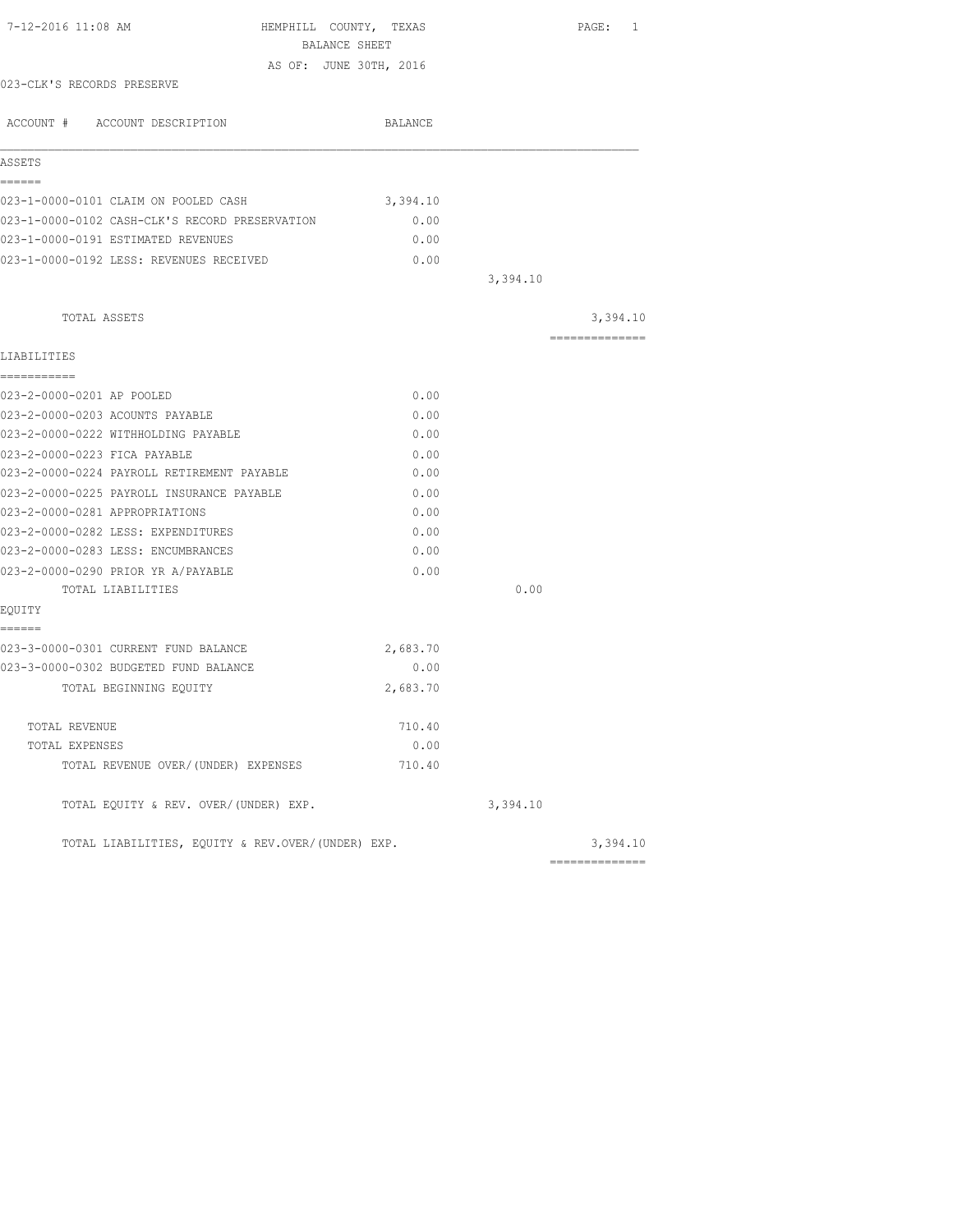| 7-12-2016 11:08 AM                                | HEMPHILL COUNTY, TEXAS<br>BALANCE SHEET |           | PAGE:<br>1     |
|---------------------------------------------------|-----------------------------------------|-----------|----------------|
|                                                   | AS OF: JUNE 30TH, 2016                  |           |                |
| 024-JUSTICE COURT TECH FUND                       |                                         |           |                |
| ACCOUNT # ACCOUNT DESCRIPTION                     | BALANCE                                 |           |                |
| ASSETS                                            |                                         |           |                |
| ------                                            |                                         |           |                |
| 024-1-0000-0101 CLAIM ON POOLED CASH              | 10,100.79                               |           |                |
| 024-1-0000-0102 CASH -TECH FUND                   | 0.00                                    |           |                |
| 024-1-0000-0191 ESTIMATED REVENUES                | 0.00                                    |           |                |
| 024-1-0000-0192 LESS: REVENUES RECEIVED           | 0.00                                    |           |                |
|                                                   |                                         | 10,100.79 |                |
| TOTAL ASSETS                                      |                                         |           | 10,100.79      |
| LIABILITIES                                       |                                         |           | -------------- |
| ===========                                       |                                         |           |                |
| 024-2-0000-0201 AP POOLED                         | 0.00                                    |           |                |
| 024-2-0000-0203 ACOUNTS PAYABLE                   | 0.00                                    |           |                |
| 024-2-0000-0222 PAYROLL W/H PAYABLE               | 0.00                                    |           |                |
| 024-2-0000-0223 PAYROLL FICA PAYABLE              | 0.00                                    |           |                |
| 024-2-0000-0224 PAYROLL RETIREMENT PAYABLE        | 0.00                                    |           |                |
| 024-2-0000-0225 PAYROLL INSURANCE PAYABLE         | 0.00                                    |           |                |
| 024-2-0000-0281 APPROPRIATIONS                    | 0.00                                    |           |                |
| 024-2-0000-0282 LESS: EXPENDITURES                | 0.00                                    |           |                |
| 024-2-0000-0283 LESS: ENCUMBRANCES                | 0.00                                    |           |                |
| 024-2-0000-0290 PRIOR YR A/PAYABLE                | 0.00                                    |           |                |
| TOTAL LIABILITIES                                 |                                         | 0.00      |                |
| EQUITY                                            |                                         |           |                |
| ======<br>024-3-0000-0301 CURRENT FUND BALANCE    | 8,887.06                                |           |                |
| 024-3-0000-0302 BUDGETED FUND BALANCE             | 0.00                                    |           |                |
| TOTAL BEGINNING EQUITY                            | 8,887.06                                |           |                |
|                                                   |                                         |           |                |
| TOTAL REVENUE                                     | 1,870.58                                |           |                |
| TOTAL EXPENSES                                    | 656.85                                  |           |                |
| TOTAL REVENUE OVER/(UNDER) EXPENSES               | 1,213.73                                |           |                |
| TOTAL EQUITY & REV. OVER/(UNDER) EXP.             |                                         | 10,100.79 |                |
| TOTAL LIABILITIES, EQUITY & REV.OVER/(UNDER) EXP. |                                         |           | 10,100.79      |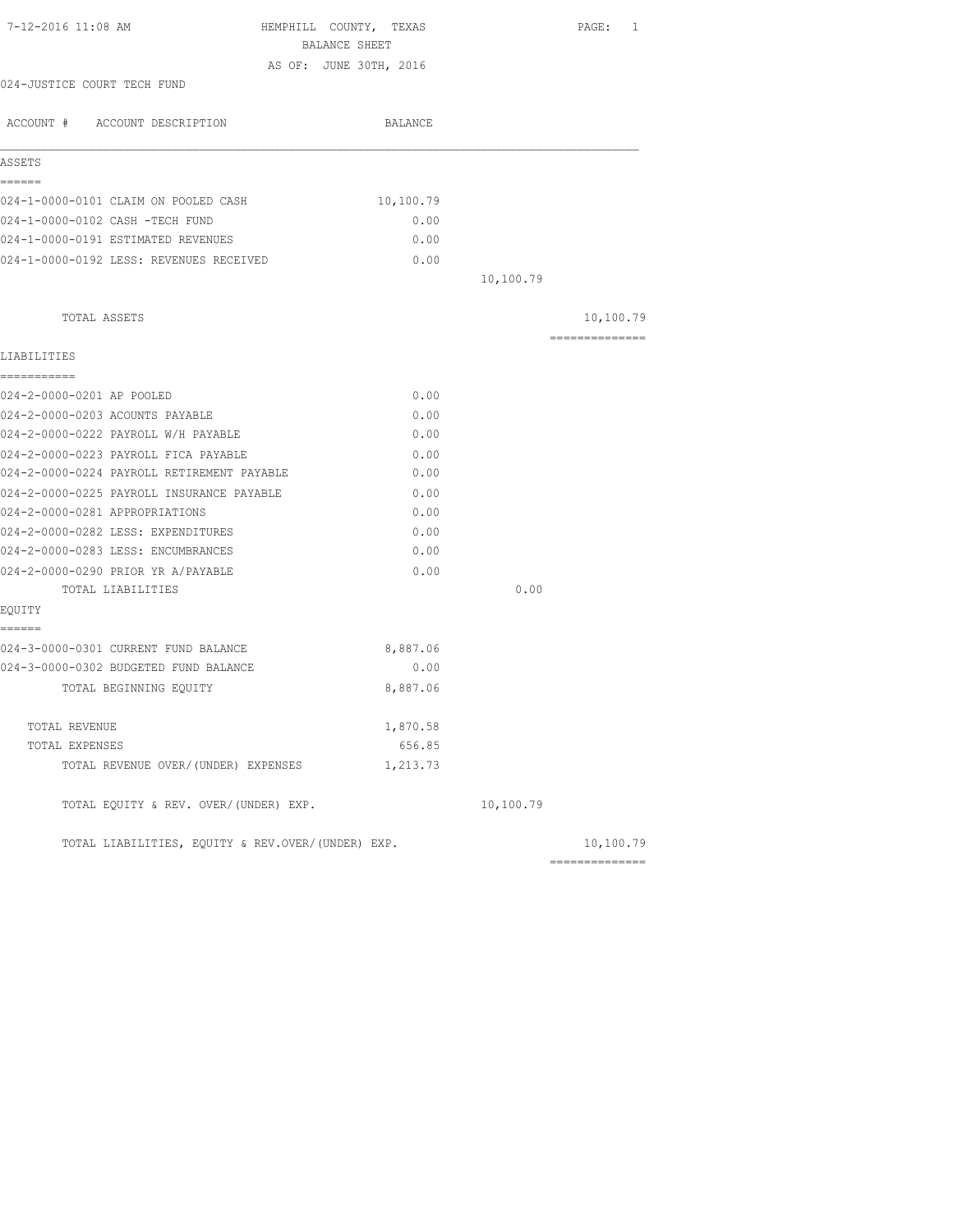| 7-12-2016 11:08 AM                                | HEMPHILL COUNTY, TEXAS<br>BALANCE SHEET |           | PAGE: 1        |
|---------------------------------------------------|-----------------------------------------|-----------|----------------|
|                                                   | AS OF: JUNE 30TH, 2016                  |           |                |
| 032-CHK COLLECTION/CO ATTY                        |                                         |           |                |
| ACCOUNT # ACCOUNT DESCRIPTION                     | BALANCE                                 |           |                |
| ASSETS                                            |                                         |           |                |
| ======<br>032-1-0000-0101 CLAIM ON POOLED CASH    | 18,146.82                               |           |                |
| 032-1-0000-0102 CASH - CHECK COLLECTION/CO ATT    | 0.00                                    |           |                |
| 032-1-0000-0103 PETTY CASH                        | 0.00                                    |           |                |
| 032-1-0000-0105 PETTY CASH-CO ATTY                | 100.00                                  |           |                |
| 032-1-0000-0191 ESTIMATED REVENUES                | 0.00                                    |           |                |
| 032-1-0000-0192 LESS: REVENUES RECEIVED           | 0.00                                    |           |                |
|                                                   |                                         | 18,246.82 |                |
| TOTAL ASSETS                                      |                                         |           | 18,246.82      |
|                                                   |                                         |           | ============== |
| LIABILITIES<br>===========                        |                                         |           |                |
| 032-2-0000-0201 AP POOLED                         | 0.00                                    |           |                |
| 032-2-0000-0203 ACOUNTS PAYABLE                   | 0.00                                    |           |                |
| 032-2-0000-0222 PAYROLL W/H PAYABLE               | 0.00                                    |           |                |
| 032-2-0000-0223 PAYROLL FICA PAYABLE              | 0.00                                    |           |                |
| 032-2-0000-0224 PAYROLL RETIREMENT PAYABLE        | 0.00                                    |           |                |
| 032-2-0000-0225 PAYROLL INSURANCE PAYABLE         | 0.00                                    |           |                |
| 032-2-0000-0281 APPROPRIATIONS                    | 0.00                                    |           |                |
| 032-2-0000-0282 LESS: EXPENDITURES                | 0.00                                    |           |                |
| 032-2-0000-0283 LESS: ENCUMBRANCES                | 0.00                                    |           |                |
| 032-2-0000-0290 PRIOR YR A/PAYABLE                | 0.00                                    |           |                |
| TOTAL LIABILITIES                                 |                                         | 0.00      |                |
| EQUITY                                            |                                         |           |                |
| ======                                            |                                         |           |                |
| 032-3-0000-0301 CURRENT FUND BALANCE              | 18,100.72                               |           |                |
| 032-3-0000-0302 BUDGETED FUND BALANCE             | 0.00                                    |           |                |
| TOTAL BEGINNING EQUITY                            | 18,100.72                               |           |                |
| TOTAL REVENUE                                     | 205.00                                  |           |                |
| TOTAL EXPENSES                                    | 58.90                                   |           |                |
| TOTAL REVENUE OVER/(UNDER) EXPENSES               | 146.10                                  |           |                |
| TOTAL EQUITY & REV. OVER/(UNDER) EXP.             |                                         | 18,246.82 |                |
| TOTAL LIABILITIES, EQUITY & REV.OVER/(UNDER) EXP. |                                         |           | 18,246.82      |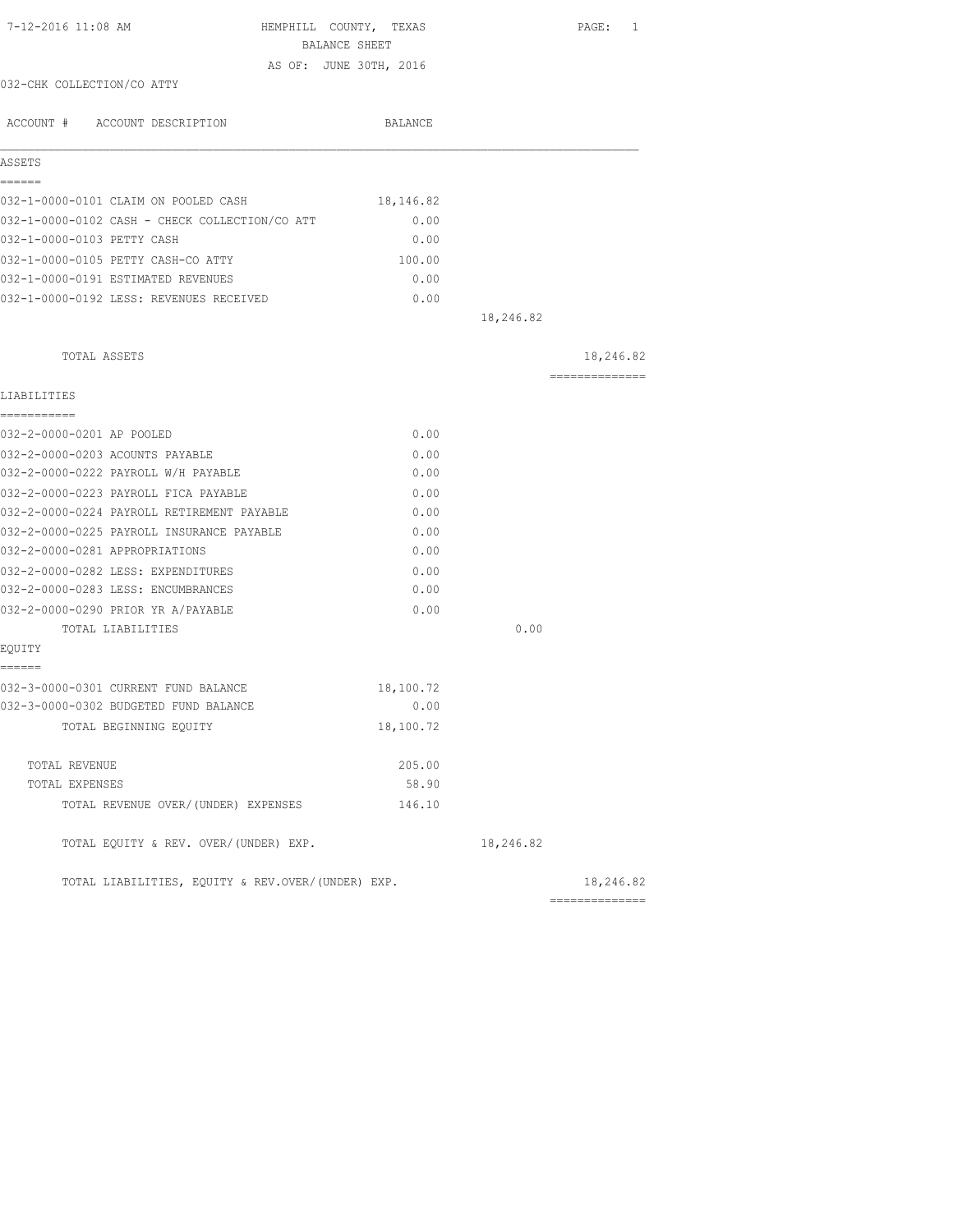| 7-12-2016 11:08 AM<br>HEMPHILL COUNTY, TEXAS<br>BALANCE SHEET |          |          | PAGE: 1        |
|---------------------------------------------------------------|----------|----------|----------------|
| AS OF: JUNE 30TH, 2016                                        |          |          |                |
| 036-ANNUAL LEOSE/LAW                                          |          |          |                |
| ACCOUNT # ACCOUNT DESCRIPTION                                 | BALANCE  |          |                |
| ASSETS                                                        |          |          |                |
| ======                                                        |          |          |                |
| 036-1-0000-0101 CLAIM ON POOLED CASH                          | 7,459.24 |          |                |
| 036-1-0000-0102 CASH - ANNUAL LEOSE/LAW                       | 0.00     |          |                |
| 036-1-0000-0191 ESTIMATED REVENUES                            | 0.00     |          |                |
| 036-1-0000-0192 LESS: REVENUES RECEIVED                       | 0.00     |          |                |
|                                                               |          | 7,459.24 |                |
| TOTAL ASSETS                                                  |          |          | 7,459.24       |
|                                                               |          |          | ============== |
| LIABILITIES                                                   |          |          |                |
| -----------<br>036-2-0000-0201 AP POOLED                      | 0.00     |          |                |
| 036-2-0000-0203 ACOUNTS PAYABLE                               | 0.00     |          |                |
| 036-2-0000-0222 PAYROLL W/H PAYABLE                           | 0.00     |          |                |
| 036-2-0000-0223 PAYROLL FICA PAYABLE                          | 0.00     |          |                |
| 036-2-0000-0224 PAYROLL RETIREMENT PAYABLE                    | 0.00     |          |                |
| 036-2-0000-0225 PAYROLL INSURANCE PAYABLE                     | 0.00     |          |                |
| 036-2-0000-0281 APPROPRIATIONS                                | 0.00     |          |                |
| 036-2-0000-0282 LESS: EXPENDITURES                            | 0.00     |          |                |
| 036-2-0000-0283 LESS: ENCUMBRANCES                            | 0.00     |          |                |
| 036-2-0000-0290 PRIOR YR A/PAYABLE                            | 0.00     |          |                |
| TOTAL LIABILITIES                                             |          | 0.00     |                |
| EQUITY                                                        |          |          |                |
| ======                                                        |          |          |                |
| 036-3-0000-0301 CURRENT FUND BALANCE                          | 6,897.54 |          |                |
| 036-3-0000-0302 BUDGETED FUND BALANCE                         | 0.00     |          |                |
| TOTAL BEGINNING EQUITY                                        | 6,897.54 |          |                |
| TOTAL REVENUE                                                 | 1,644.53 |          |                |
| TOTAL EXPENSES                                                | 1,082.83 |          |                |
| TOTAL REVENUE OVER/(UNDER) EXPENSES                           | 561.70   |          |                |
| TOTAL EQUITY & REV. OVER/(UNDER) EXP.                         |          | 7,459.24 |                |
| TOTAL LIABILITIES, EOUITY & REV.OVER/(UNDER) EXP.             |          |          | 7,459.24       |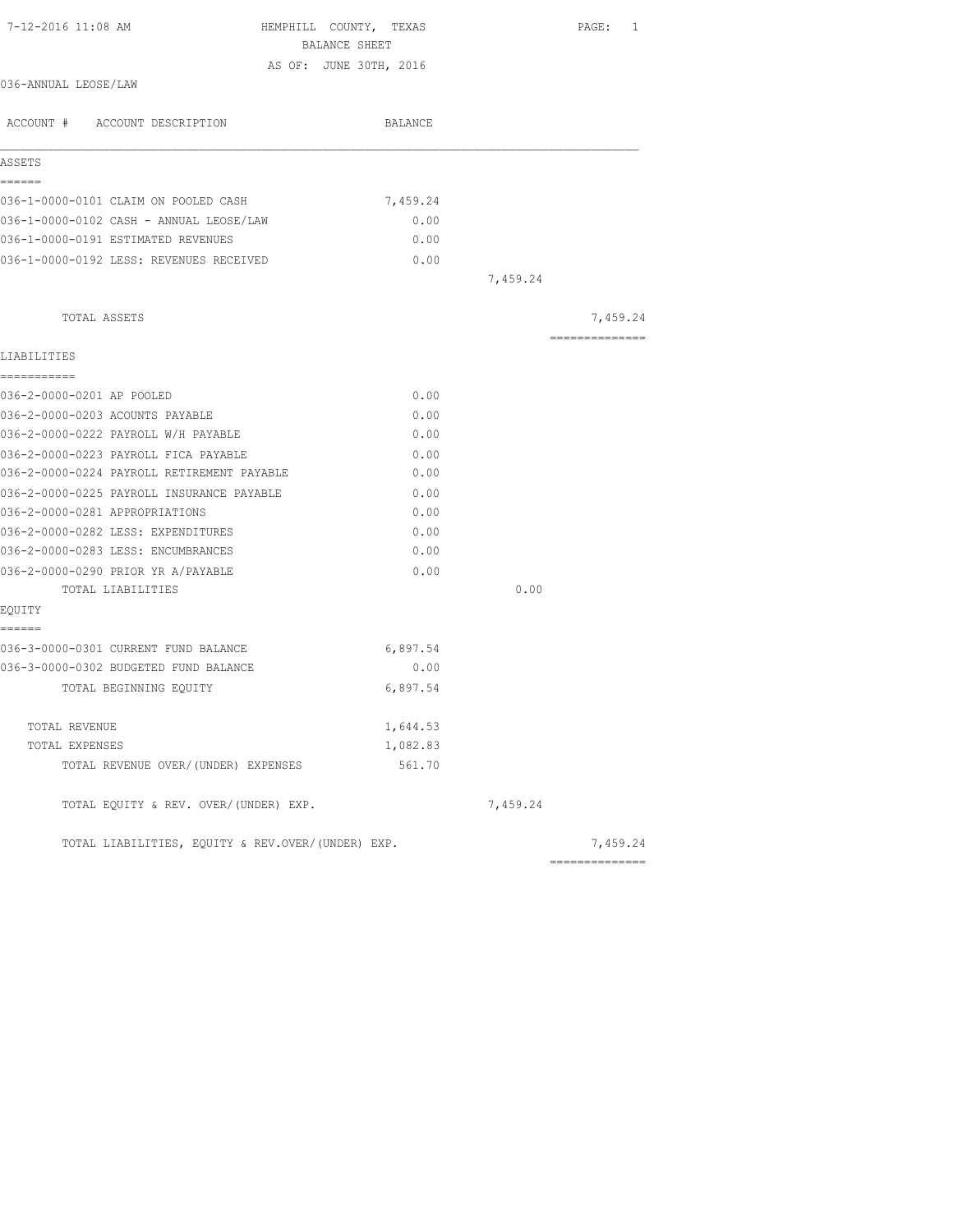| 7-12-2016 11:08 AM                                | HEMPHILL COUNTY, TEXAS |           | PAGE: 1        |
|---------------------------------------------------|------------------------|-----------|----------------|
|                                                   | BALANCE SHEET          |           |                |
| 046-SCAAP                                         | AS OF: JUNE 30TH, 2016 |           |                |
| ACCOUNT # ACCOUNT DESCRIPTION                     | BALANCE                |           |                |
| ASSETS                                            |                        |           |                |
| ======<br>046-1-0000-0101 CLAIM ON POOLED CASH    | 68,072.11              |           |                |
| 046-1-0000-0102 CASH - SCAAP                      | 0.00                   |           |                |
| 046-1-0000-0191 ESTIMATED REVENUES                | 0.00                   |           |                |
| 046-1-0000-0192 LESS: REVENUES RECEIVED           | 0.00                   |           |                |
|                                                   |                        | 68,072.11 |                |
|                                                   |                        |           |                |
| TOTAL ASSETS                                      |                        |           | 68,072.11      |
| LIABILITIES                                       |                        |           | -------------- |
| -----------<br>046-2-0000-0201 AP POOLED          | 0.00                   |           |                |
| 046-2-0000-0203 ACOUNTS PAYABLE                   | 0.00                   |           |                |
| 046-2-0000-0222 PAYROLL W/H PAYABLE               | 0.00                   |           |                |
| 046-2-0000-0223 PAYROLL FICA PAYABLE              | 0.00                   |           |                |
| 046-2-0000-0224 PAYROLL RETIREMENT PAYABLE        | 0.00                   |           |                |
| 046-2-0000-0225 PAYROLL INSURANCE PAYABLE         | 0.00                   |           |                |
| 046-2-0000-0281 APPROPRIATIONS                    | 0.00                   |           |                |
| 046-2-0000-0282 LESS: EXPENDITURES                | 0.00                   |           |                |
| 046-2-0000-0283 LESS: ENCUMBRANCES                | 0.00                   |           |                |
| TOTAL LIABILITIES                                 |                        | 0.00      |                |
| EQUITY                                            |                        |           |                |
| ======                                            |                        |           |                |
| 046-3-0000-0301 CURRENT FUND BALANCE              | 65,553.49              |           |                |
| 046-3-0000-0302 BUDGETED FUND BALANCE             | 0.00                   |           |                |
| TOTAL BEGINNING EQUITY                            | 65,553.49              |           |                |
| TOTAL REVENUE                                     | 3,229.00               |           |                |
| TOTAL EXPENSES                                    | 710.38                 |           |                |
| TOTAL REVENUE OVER/(UNDER) EXPENSES               | 2,518.62               |           |                |
| TOTAL EQUITY & REV. OVER/(UNDER) EXP.             |                        | 68,072.11 |                |
| TOTAL LIABILITIES, EQUITY & REV.OVER/(UNDER) EXP. |                        |           | 68,072.11      |
|                                                   |                        |           | ============== |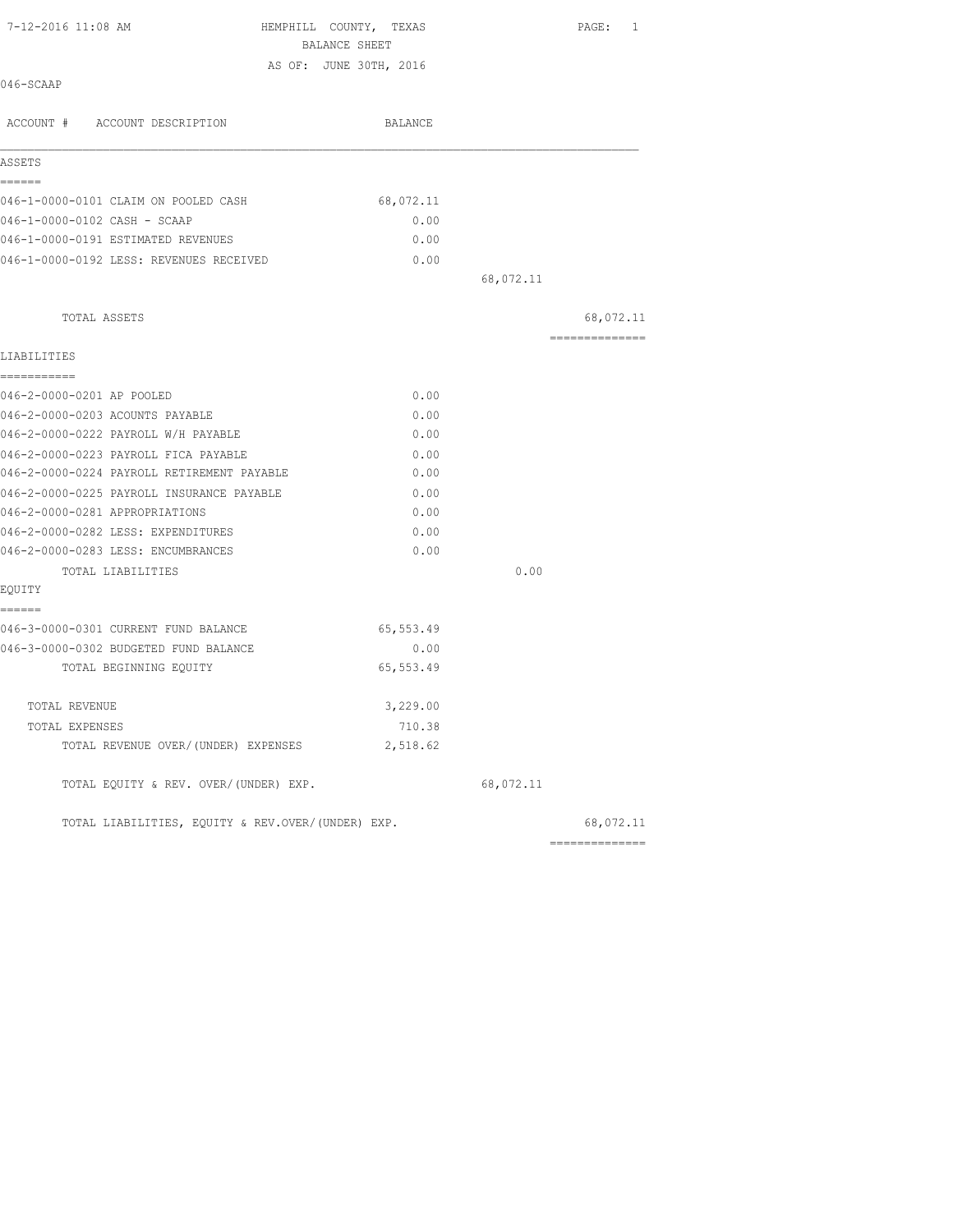| 7-12-2016 11:08 AM                                | HEMPHILL COUNTY, TEXAS | <b>BALANCE SHEET</b>   |          | PAGE: 1                    |
|---------------------------------------------------|------------------------|------------------------|----------|----------------------------|
|                                                   |                        | AS OF: JUNE 30TH, 2016 |          |                            |
| 047-SHERIFF COMMISSARY                            |                        |                        |          |                            |
| ACCOUNT # ACCOUNT DESCRIPTION                     |                        | BALANCE                |          |                            |
| ASSETS                                            |                        |                        |          |                            |
| ======<br>047-1-0000-0101 SHERIFF COMMISSARY      |                        | 9,109.70               |          |                            |
| 047-1-0000-0102 CASH-SHERIFF COMMISSARY           |                        | 0.00                   |          |                            |
|                                                   |                        |                        | 9,109.70 |                            |
| TOTAL ASSETS                                      |                        |                        |          | 9,109.70                   |
|                                                   |                        |                        |          | --------------             |
| EOUITY                                            |                        |                        |          |                            |
| ======                                            |                        |                        |          |                            |
| 047-3-0000-0301 SHERIFF COMMISSARY                |                        | 9,109.70               |          |                            |
| TOTAL BEGINNING EQUITY                            |                        | 9,109.70               |          |                            |
| TOTAL REVENUE                                     |                        | 0.00                   |          |                            |
| <b>TOTAL EXPENSES</b>                             |                        | 0.00                   |          |                            |
| TOTAL REVENUE OVER/ (UNDER) EXPENSES              |                        | 0.00                   |          |                            |
| TOTAL EQUITY & REV. OVER/(UNDER) EXP.             |                        |                        | 9,109.70 |                            |
| TOTAL LIABILITIES, EQUITY & REV.OVER/(UNDER) EXP. |                        |                        |          | 9,109.70<br>============== |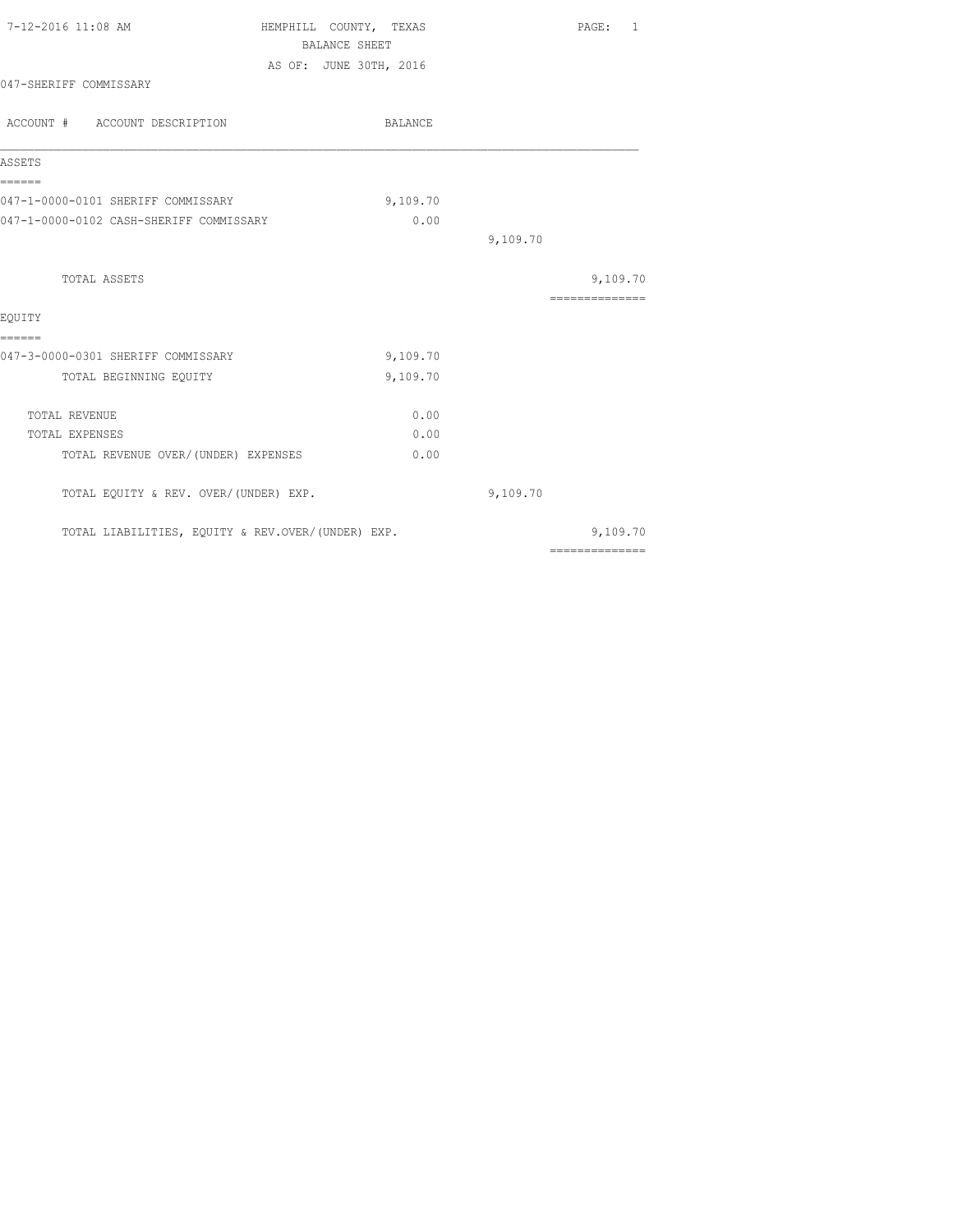| 7-12-2016 11:08 AM<br>048-SHERIFF SEIZURE                              | HEMPHILL COUNTY, TEXAS<br><b>BALANCE SHEET</b><br>AS OF: JUNE 30TH, 2016 | PAGE: 1                                                                                                                                                                                                                                                                                                                                                                                                                                                                                   |
|------------------------------------------------------------------------|--------------------------------------------------------------------------|-------------------------------------------------------------------------------------------------------------------------------------------------------------------------------------------------------------------------------------------------------------------------------------------------------------------------------------------------------------------------------------------------------------------------------------------------------------------------------------------|
| ACCOUNT # ACCOUNT DESCRIPTION                                          | BALANCE                                                                  |                                                                                                                                                                                                                                                                                                                                                                                                                                                                                           |
| ASSETS                                                                 |                                                                          |                                                                                                                                                                                                                                                                                                                                                                                                                                                                                           |
| ======<br>048-1-0000-0102 CASH                                         | 5,255.71<br>5,255.71                                                     |                                                                                                                                                                                                                                                                                                                                                                                                                                                                                           |
| TOTAL ASSETS                                                           |                                                                          | 5,255.71<br>==============                                                                                                                                                                                                                                                                                                                                                                                                                                                                |
| EOUITY<br>======                                                       |                                                                          |                                                                                                                                                                                                                                                                                                                                                                                                                                                                                           |
| 048-3-0000-0301 FUND BALANCE<br>TOTAL BEGINNING EQUITY                 | 5,255.71<br>5,255.71                                                     |                                                                                                                                                                                                                                                                                                                                                                                                                                                                                           |
| TOTAL REVENUE<br>TOTAL EXPENSES<br>TOTAL REVENUE OVER/(UNDER) EXPENSES | 0.00<br>0.00<br>0.00                                                     |                                                                                                                                                                                                                                                                                                                                                                                                                                                                                           |
| TOTAL EQUITY & REV. OVER/(UNDER) EXP.                                  | 5,255.71                                                                 |                                                                                                                                                                                                                                                                                                                                                                                                                                                                                           |
| TOTAL LIABILITIES, EQUITY & REV.OVER/(UNDER) EXP.                      |                                                                          | 5,255.71<br>$\begin{array}{cccccc} \multicolumn{2}{c}{{\color{red}z}} & \multicolumn{2}{c}{{\color{red}z}} & \multicolumn{2}{c}{{\color{red}z}} & \multicolumn{2}{c}{{\color{red}z}} & \multicolumn{2}{c}{{\color{red}z}} & \multicolumn{2}{c}{{\color{red}z}} & \multicolumn{2}{c}{{\color{red}z}} & \multicolumn{2}{c}{{\color{red}z}} & \multicolumn{2}{c}{{\color{red}z}} & \multicolumn{2}{c}{{\color{red}z}} & \multicolumn{2}{c}{{\color{red}z}} & \multicolumn{2}{c}{{\color{red$ |